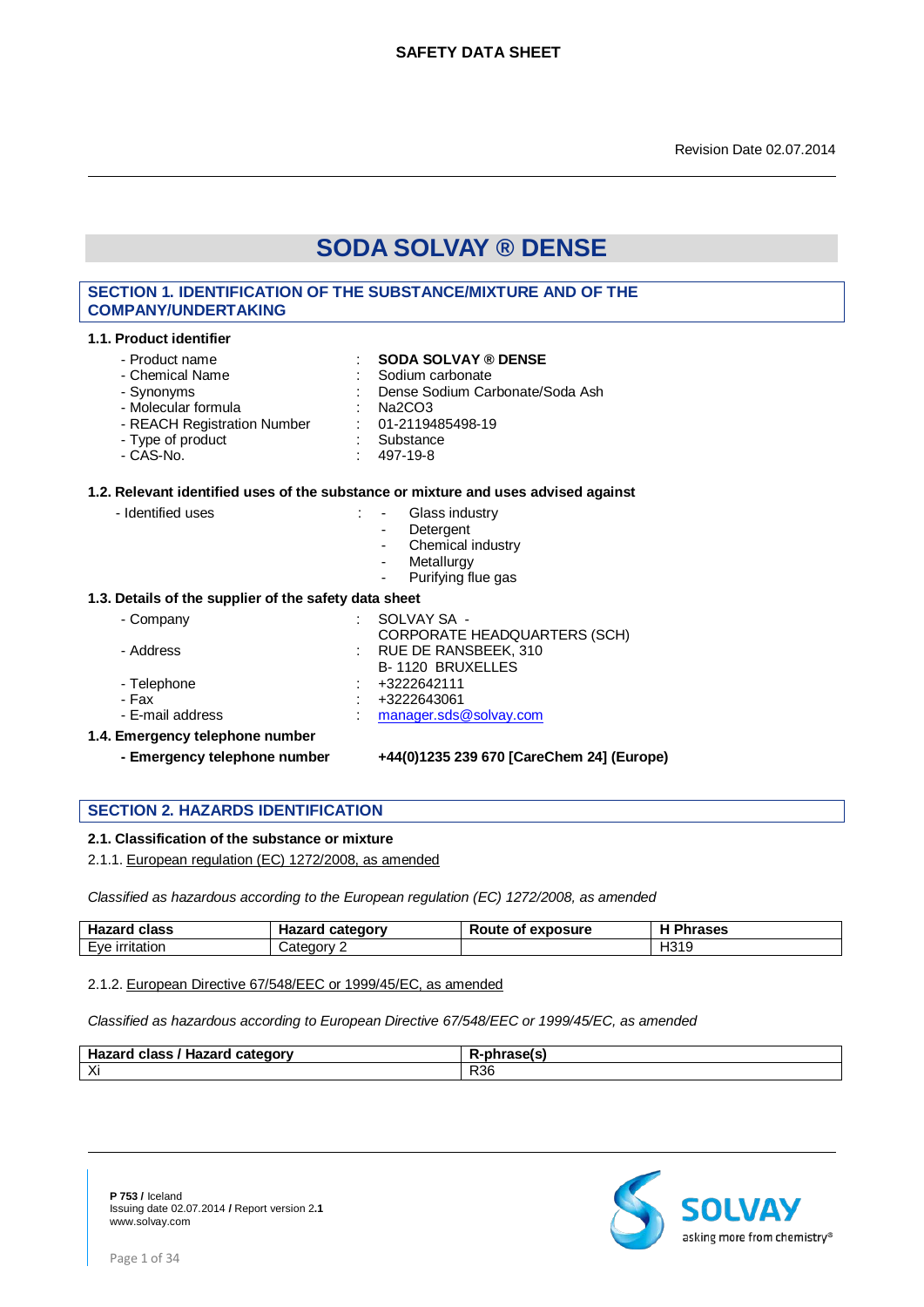Revision Date 02.07.2014



# **3.1. Substances**

#### **3.1.1. Concentration**

| Substance name:                                                                                                | Concentration |
|----------------------------------------------------------------------------------------------------------------|---------------|
| Sodium carbonate                                                                                               | $>= 99\%$     |
| CAS-No.: 497-19-8 / EC-No.: 207-838-8 / Index-No.: 011-005-00-2<br>REACH Registration Number: 01-2119485498-19 |               |

# **SECTION 4. FIRST AID MEASURES**

#### **4.1. Description of first aid measures**

#### 4.1.1. If inhaled

- Move to fresh air.
- If symptoms persist, call a physician.

#### 4.1.2. In case of eye contact

- In case of eye contact, remove contact lens and rinse immediately with plenty of water, also under the eyelids, for at least 15 minutes.
- If eye irritation persists, consult a specialist.

#### 4.1.3. In case of skin contact

- Wash off with soap and water.
- If symptoms persist, call a physician.

#### 4.1.4. If swallowed

- Rinse mouth with water.
- Do NOT induce vomiting.

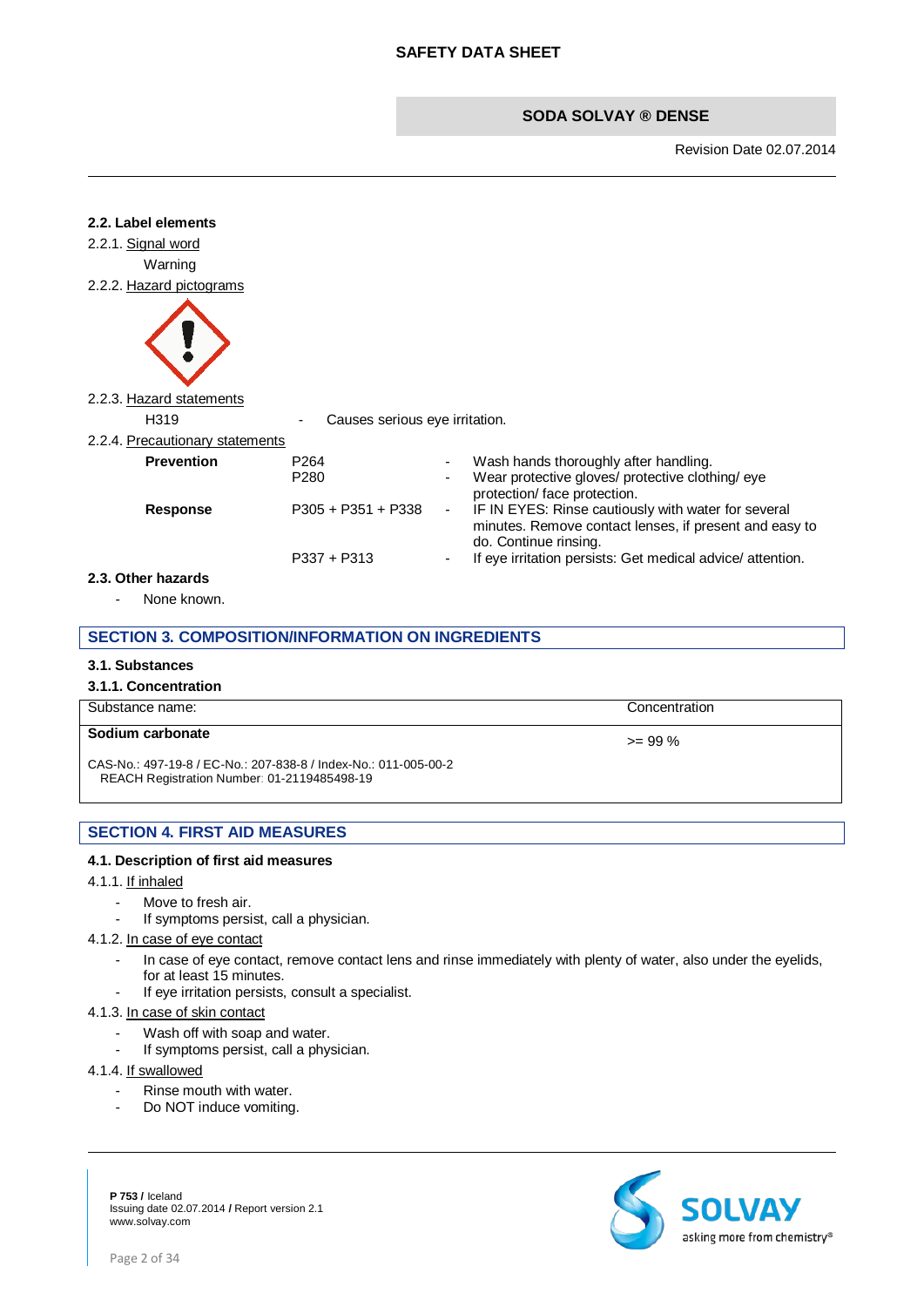Revision Date 02.07.2014

If symptoms persist, call a physician or Poison Control Centre immediately.

#### **4.2. Most important symptoms and effects, both acute and delayed**

#### 4.2.1. Inhalation

- May cause nose, throat, and lung irritation.
- In case of higher concentrations: Cough
- Repeated or prolonged exposure: Risk of sore throat, nose bleeds

#### 4.2.2. Skin contact

- Prolonged skin contact may cause skin irritation.
- 4.2.3. Eye contact
	- Severe eye irritation
	- Symptoms: Redness, Lachrymation, Swelling of tissue

#### 4.2.4. Ingestion

- Severe irritation
	- Symptoms: Nausea, Abdominal pain, Vomiting, Diarrhoea

#### **4.3. Indication of any immediate medical attention and special treatment needed**

None.

# **SECTION 5. FIREFIGHTING MEASURES**

#### **5.1. Extinguishing media**

- 5.1.1. Suitable extinguishing media
	- Use extinguishing measures that are appropriate to local circumstances and the surrounding environment.
- 5.1.2. Unsuitable extinguishing media
	- None.

#### **5.2. Special hazards arising from the substance or mixture**

Not combustible.

#### **5.3. Advice for firefighters**

- In the event of fire, wear self-contained breathing apparatus.
- Use personal protective equipment.

#### **SECTION 6. ACCIDENTAL RELEASE MEASURES**

#### **6.1. Personal precautions, protective equipment and emergency procedures**

- 6.1.1. Advice for non-emergency personnel
	- Avoid dust formation.
- 6.1.2. Advice for emergency responders
	- Sweep up to prevent slipping hazard.

#### **6.2. Environmental precautions**

- Should not be released into the environment.
- Do not flush into surface water or sanitary sewer system.
- Prevent any mixture with an acid into the sewer/drain (gas formations).
- Local authorities should be advised if significant spillages cannot be contained.

# **6.3. Methods and materials for containment and cleaning up**

- Sweep up and shovel into suitable containers for disposal.
- Keep in properly labelled containers.
- Keep in suitable, closed containers for disposal.

# **6.4. Reference to other sections**

Refer to protective measures listed in sections 7 and 8.

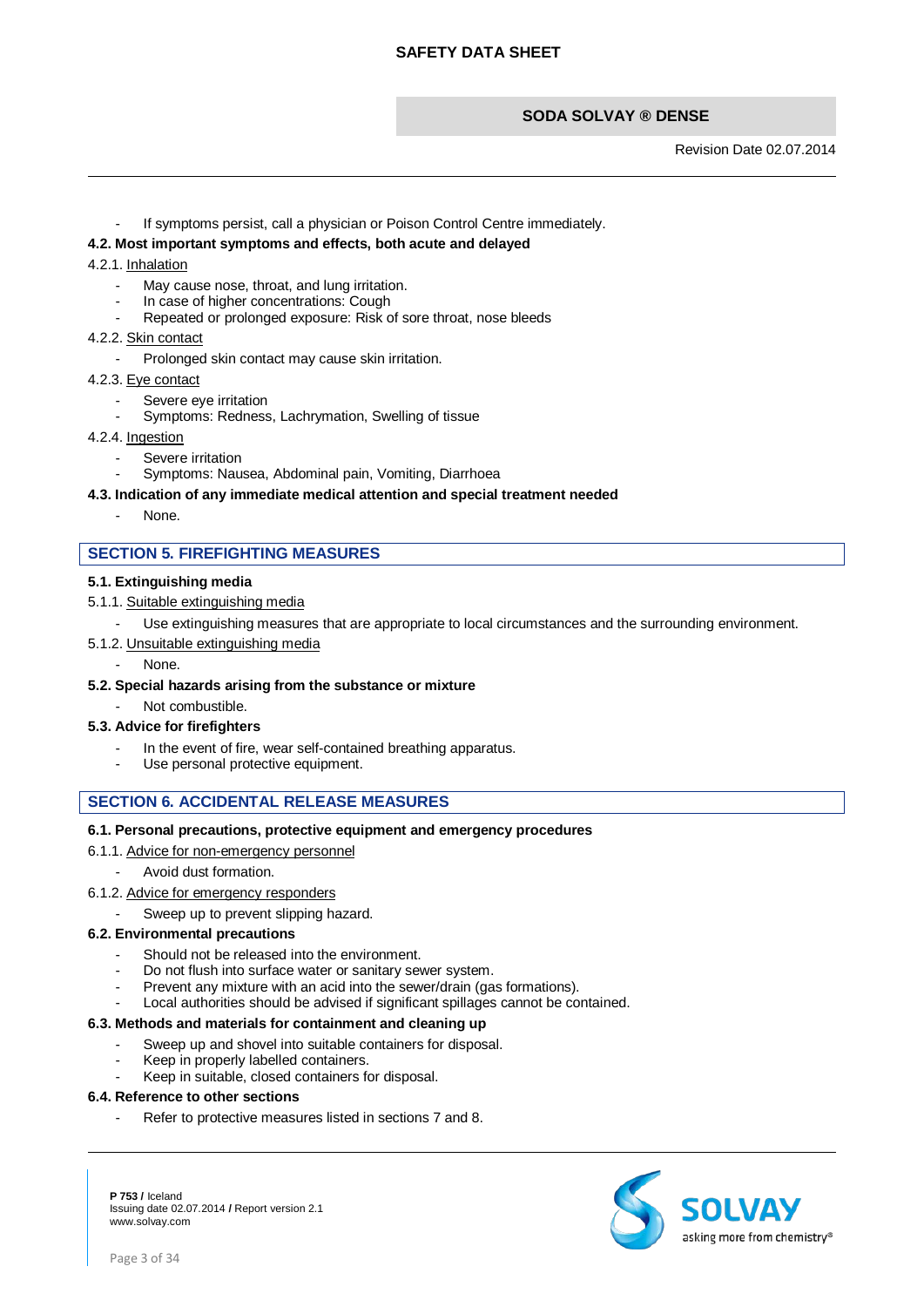Revision Date 02.07.2014

# **SECTION 7. HANDLING AND STORAGE**

#### **7.1. Precautions for safe handling**

- Ensure adequate ventilation.
- Minimize dust generation and accumulation.
- Avoid contact with skin and eyes.
- Keep away from Incompatible products.

#### **7.2. Conditions for storage, including incompatibilities**

#### 7.2.1. Storage

- Store in original container.
- Keep in a dry place.
- Keep in properly labelled containers.
- Keep container closed.
- Keep away from Incompatible products.

#### 7.2.2. Packaging material

- *7.2.2.1. Suitable material*
	- Polyethylene
		- Woven plastic material + PE.
- *7.2.2.2. Unsuitable material*
	- Material moisture permeable

#### **7.3. Specific end use(s)**

- For further information, please contact: Supplier
- This grade of the product is not intended for pharmaceutical, feed or food applications.

# **SECTION 8. EXPOSURE CONTROLS/PERSONAL PROTECTION**

#### **8.1. Control parameters**

8.1.1. Exposure Limit Values

# **Sodium carbonate**

- SAEL (Solvay Acceptable Exposure Limit) 2007
- $TWA = 10 mg/m3$
- US. ACGIH Threshold Limit Values
- Remarks: none established

# 8.1.2. Other information on limit values

*8.1.2.1. Derived No Effect Level / Derived minimal effect level*

#### **Sodium carbonate**

- Workers, Inhalation, Long-term exposure, Local effects, 10 mg/m3
- Consumers, Inhalation, Short-term exposure, Local effects, 10 mg/m3

#### **8.2. Exposure controls**

- 8.2.1. Appropriate engineering controls
	- Provide appropriate exhaust ventilation at places where dust is formed.
	- Apply technical measures to comply with the occupational exposure limits.

#### 8.2.2. Individual protection measures

- *8.2.2.1. Respiratory protection*
- Effective dust mask.
- *8.2.2.2. Hand protection*
	- Wear suitable gloves.
	- Suitable material: Neoprene, Natural Rubber
- *8.2.2.3. Eye protection*
	- Safety goggles

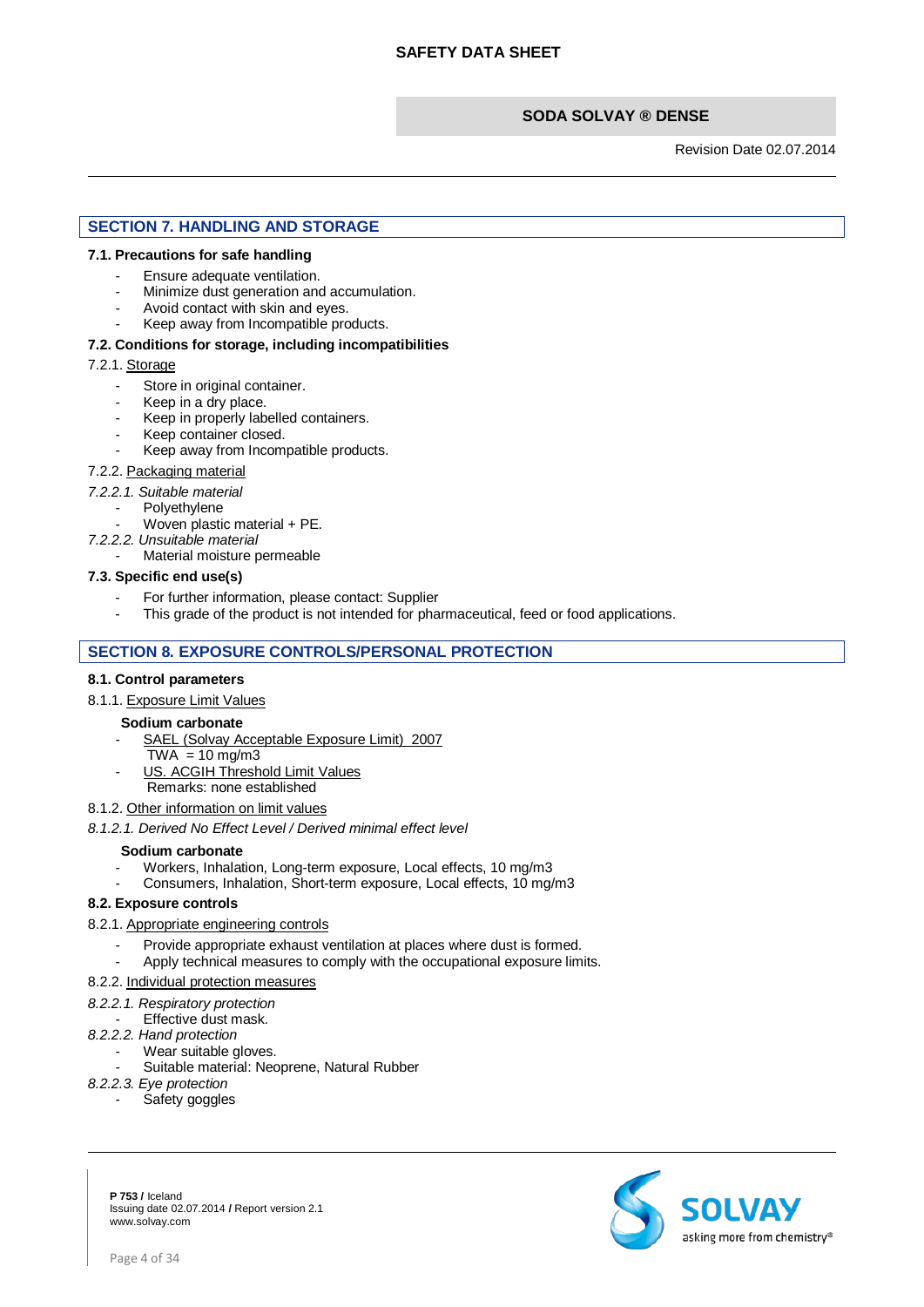Revision Date 02.07.2014

#### *8.2.2.4. Skin and body protection*

- Dust impervious protective suit
- Rubber or plastic boots
- Rubber or plastic apron
- *8.2.2.5. Hygiene measures*
	- Eye wash bottles or eye wash stations in compliance with applicable standards.
	- When using, do not eat, drink or smoke.
		- Wash hands before breaks and at the end of workday.
	- Handle in accordance with good industrial hygiene and safety practice.
- 8.2.3. Environmental exposure controls
	- Dispose of rinse water in accordance with local and national regulations.

#### **SECTION 9. PHYSICAL AND CHEMICAL PROPERTIES**

#### **9.1. Information on basic physical and chemical properties**

9.1.1. General Information

| ■<br>ш | Appearance<br>Colour<br>Odour<br>Molecular weight<br>9.1.2. Important health safety and environmental information | powder<br>white<br>odourless<br>106 g/mol |
|--------|-------------------------------------------------------------------------------------------------------------------|-------------------------------------------|
|        | pH                                                                                                                | 11.16; at 4 g/l, 25 °C                    |
|        |                                                                                                                   | 11.3; at 10 g/l, 25 °C                    |
| П      | pKa                                                                                                               | pKa1= 6.35; pKa2 = 10.33                  |
| п      | Melting point/freezing point                                                                                      | 851 °C                                    |
| ■      | Boiling point/boiling range                                                                                       | not applicable                            |
| ■      | <b>Flash point</b>                                                                                                | not applicable                            |
| ■      | <b>Evaporation rate</b>                                                                                           | not applicable                            |
| ■      | Flammability (solid, gas)                                                                                         | not applicable                            |
| п      | <b>Flammability</b>                                                                                               | not applicable                            |
| п      | <b>Explosive properties</b>                                                                                       | not applicable                            |
| ■      | Vapour pressure                                                                                                   | negligible                                |
| ■      | Vapour density                                                                                                    | not applicable                            |
| п      | <b>Relative density</b>                                                                                           | 2.53, at 20 °C                            |
| ■      | <b>Bulk density</b>                                                                                               | 0.97 - 1.10 kg/dm3, , Free flow           |
| ■      | Solubility(ies)                                                                                                   | $= 71$ g/l, Water, at 0 °C                |
|        |                                                                                                                   | = 212.5 g/l, Water, at 20 °C              |
| п      | Solubility/qualitative                                                                                            | No data                                   |
| п      | <b>Partition coefficient: n-</b><br>octanol/water                                                                 | not applicable                            |
| П      | <b>Auto-ignition temperature</b>                                                                                  | not applicable                            |
|        | <b>Decomposition temperature</b>                                                                                  | >400 °C                                   |



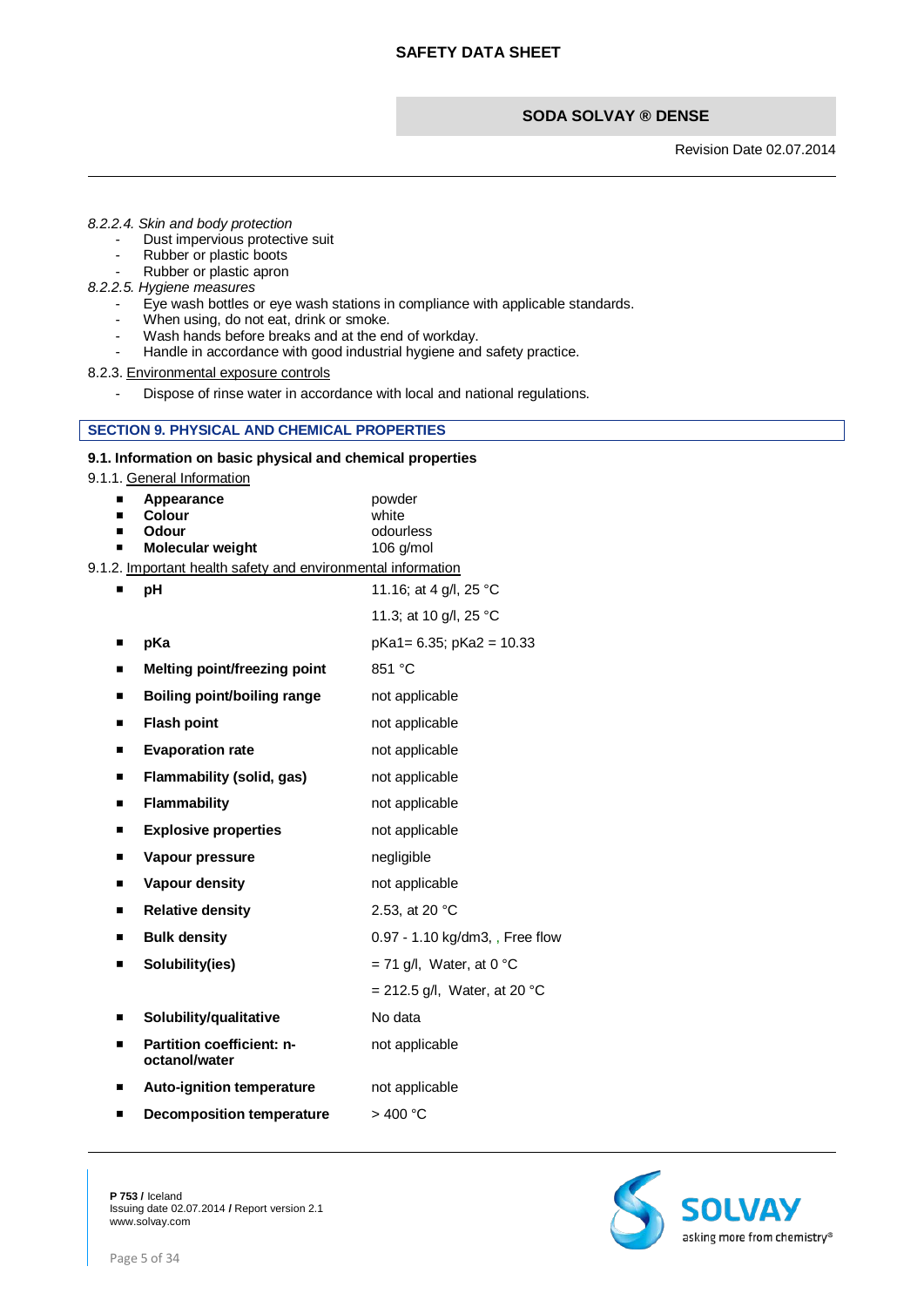Revision Date 02.07.2014

**Viscosity not applicable** 

**n** Oxidizing properties Non oxidizer

#### **9.2. Other information**

Granulometry  $85 - 90\% > 125 \text{ µm}$ 

# **SECTION 10. STABILITY AND REACTIVITY**

#### **10.1. Reactivity**

- Decomposes by reaction with strong acids.

# **10.2. Chemical stability**

Stable under recommended storage conditions.

#### **10.3. Possibility of hazardous reactions**

- none

#### **10.4. Conditions to avoid**

- Exposure to moisture.

#### **10.5. Incompatible materials**

- Finely divided aluminium

#### **10.6. Hazardous decomposition products**

none

# **SECTION 11. TOXICOLOGICAL INFORMATION**

#### **11.1. Acute toxicity**

#### 11.1.1. Acute oral toxicity

- LD50, rat, 2,800 mg/kg
- 11.1.2. Acute inhalation toxicity
	- LC50, 2 h, guinea pig, 0.8 mg/l
	- LC50, 2 h, mouse , 1.2 mg/l
	- LC50, 2 h, rat , 2.3 mg/l

#### 11.1.3. Acute dermal toxicity

- LD50, rabbit, > 2,000 mg/kg

#### **11.2. Skin corrosion/irritation**

- rabbit, No skin irritation
	- Human experience, No skin irritation

#### **11.3. Serious eye damage/eye irritation**

rabbit, irritant effects

## **11.4. Respiratory or skin sensitisation**

- No data available

#### **11.5. Germ cell mutagenicity**

- In vitro tests did not show mutagenic effects

#### **11.6. Carcinogenicity**

- No carcinogenic effects have been observed

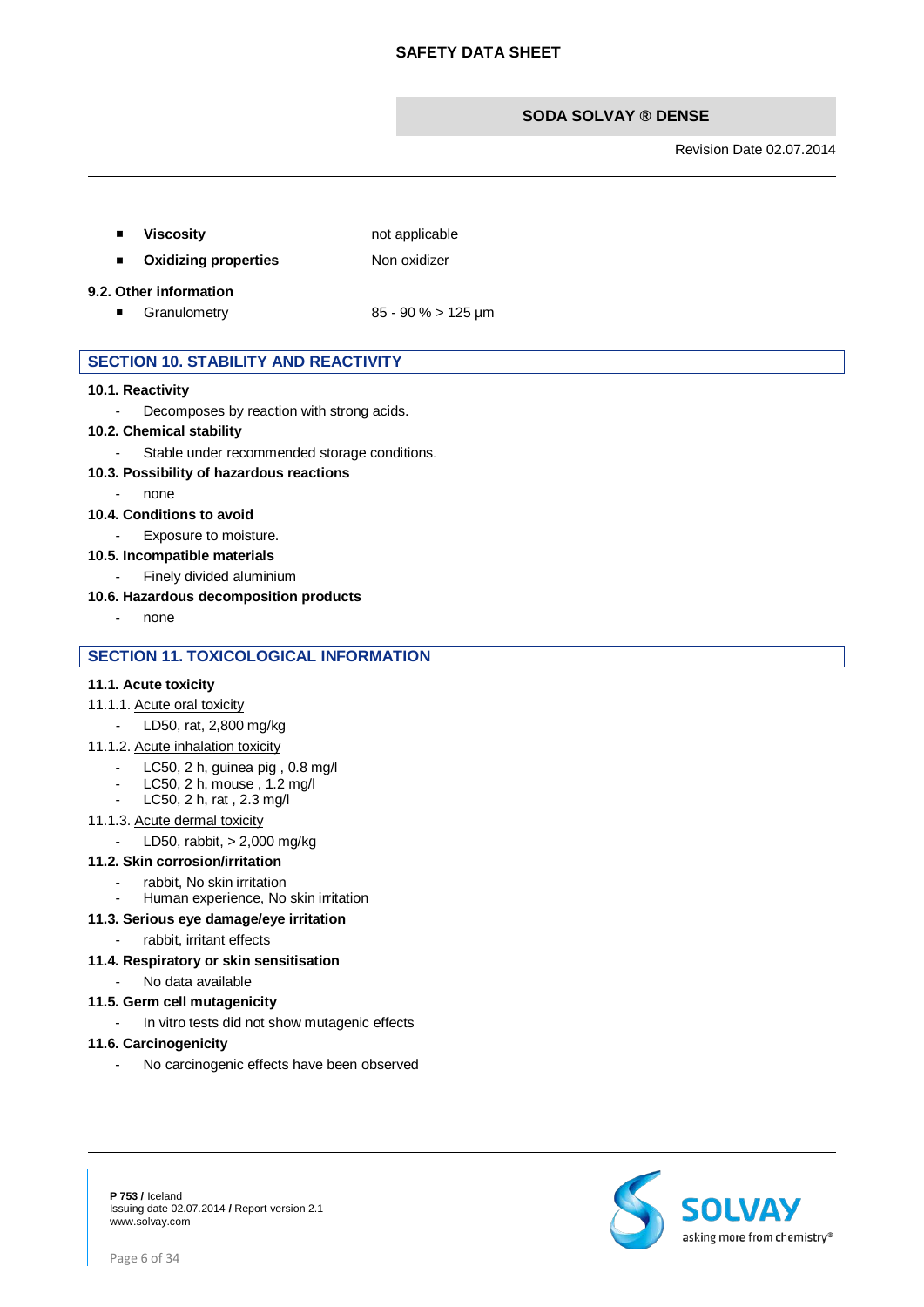Revision Date 02.07.2014

#### **11.7. Reproductive toxicity**

- Oral route (gavage), 10 days, Various species, 179 mg/kg, Did not show teratogenic effects in animal experiments.

# **11.8. Specific target organ toxicity - single exposure**

Remarks: Not classified

#### **11.9. Specific target organ toxicity - repeated exposure**

Remarks: not applicable, Degradation

# **11.10. Aspiration hazard**

No data available

#### **SECTION 12. ECOLOGICAL INFORMATION**

#### **12.1. Toxicity**

- Fishes. Lepomis macrochirus, LC50, 96 h, 300 mg/l
- Crustaceans, Ceriodaphnia dubia, EC50, 48 h, 200 227 mg/l

#### **12.2. Persistence and degradability**

#### 12.2.1. Abiotic degradation

- Water,hydrolyses
	- Result: acid/base equilibrium as a function of pH
	- Degradation products: carbonic acid/bicarbonate/carbonate

#### 12.2.2. Biodegradation

The methods for determining the biological degradability are not applicable to inorganic substances.

#### **12.3. Bioaccumulative potential**

Result: Does not bioaccumulate.

#### **12.4. Mobility in soil**

- Air
- not applicable
- **Water**
- Solubility(ies)
- **Water Mobility**
- Soil/sediments

not significant

#### **12.5. Results of PBT and vPvB assessment**

- According to Annex XIII of regulation (EC) 1907/2006 a PBT and vPvB assessment shall not be conducted for inorganic substances.
- This substance is not considered to be persistent, bioaccumulating nor toxic (PBT).
- This substance is not considered to be very persistent nor very bioaccumulating (vPvB).

#### **12.6. Other adverse effects**

No data available

# **SECTION 13. DISPOSAL CONSIDERATIONS**

#### **13.1. Waste treatment methods**

- Contact waste disposal services.
- If recycling is not practicable, dispose of in compliance with local regulations.
- Dilute with plenty of water.
- Neutralise with acid.
- In accordance with local and national regulations.

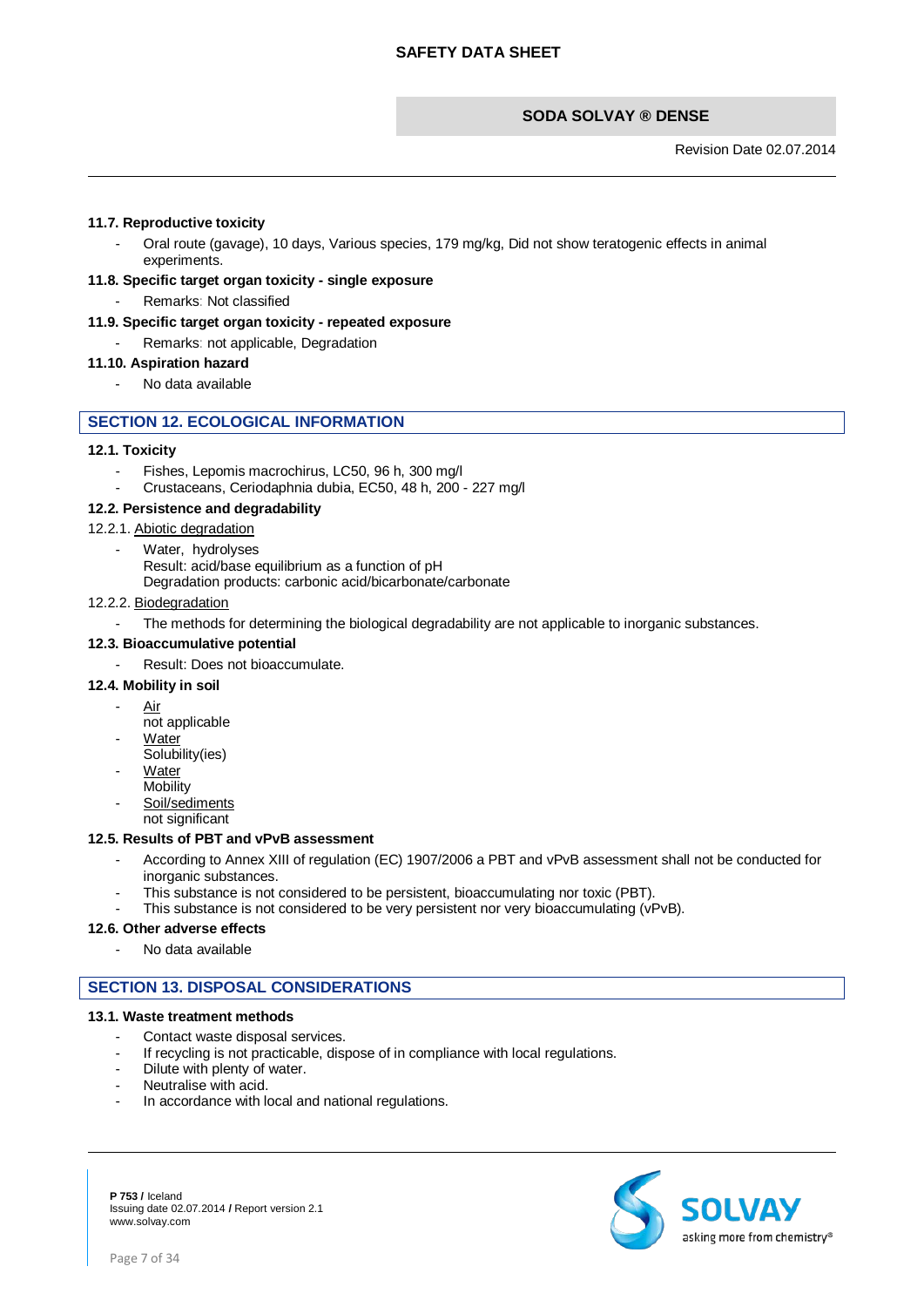Revision Date 02.07.2014

#### **13.2. Contaminated packaging**

- Where possible recycling is preferred to disposal or incineration.
- Clean container with water.
- Dispose of rinse water in accordance with local and national regulations.
- Must be incinerated in a suitable incineration plant holding a permit delivered by the competent authorities.

# **SECTION 14. TRANSPORT INFORMATION**

#### **International transport regulations**

not regulated

# **SECTION 15. REGULATORY INFORMATION**

#### **15.1. Safety, health and environmental regulations/legislation specific for the substance or mixture**

- Regulation (EC) No 1907/2006 of the European Parliament and of the Council of 18 December 2006 concerning the Registration, Evaluation, Authorisation and Restriction of Chemicals (REACH), as amended
- Council Directive 67/548/EEC of 27 June 1967 on the approximation of laws, regulations and administrative provisions relating to the classification, packaging and labelling of dangerous substances, as amended
- Regulation (EC) No 1272/2008 of the European Parliament and of the Council of 16 December 2008 on classification, labelling and packaging of substances and mixtures, as amended
- Council Directive 98/24/EC of 7 April 1998 on the protection of the health and safety of workers from the risks related to chemical agents at work,as amended
- Directive 2008/98/EC of the European Parliament and of the Council of 19 November 2008 on waste

#### **15.1.1. Notification status**

| <b>Inventory Information</b>                                       | <b>Status</b>                |  |
|--------------------------------------------------------------------|------------------------------|--|
| Australia. Inventory of Chemical Substances (AICS)                 | In compliance with inventory |  |
| Canada. Domestic Substances List (DSL)                             | In compliance with inventory |  |
| Korea. Existing Chemicals Inventory (KECI (KR))                    | In compliance with inventory |  |
| EU list of existing chemical substances (EINECS)                   | In compliance with inventory |  |
| Japan. Inventory of Existing & New Chemical Substances (ENCS)      | In compliance with inventory |  |
| China. Inventory of Existing Chemical Substances (IECSC)           | In compliance with inventory |  |
| Philippine. Inventory of Chemicals and Chemical Substances (PICCS) | In compliance with inventory |  |
| USA. Toxic Substances Control Act (TSCA)                           | In compliance with inventory |  |
| New Zealand. Inventory of Chemicals (NZIOC)                        | In compliance with inventory |  |
| Mexico INSQ (INSQ)                                                 | In compliance with inventory |  |

#### **15.2. Chemical Safety Assessment**

- A Chemical Safety Assessment has been carried out for this substance.
- See Exposure scenario

#### **SECTION 16. OTHER INFORMATION**

#### **16.1. Full text of R-phrases referred to under sections 2 and 3**

#### 16.1.1. Full text of R-phrases referred to under section 2

R36 **- Irritating to eyes.** 

#### **16.2. Other information**

#### - Update

This data sheet contains changes from the previous version in section(s): 2, 11, 12, 14

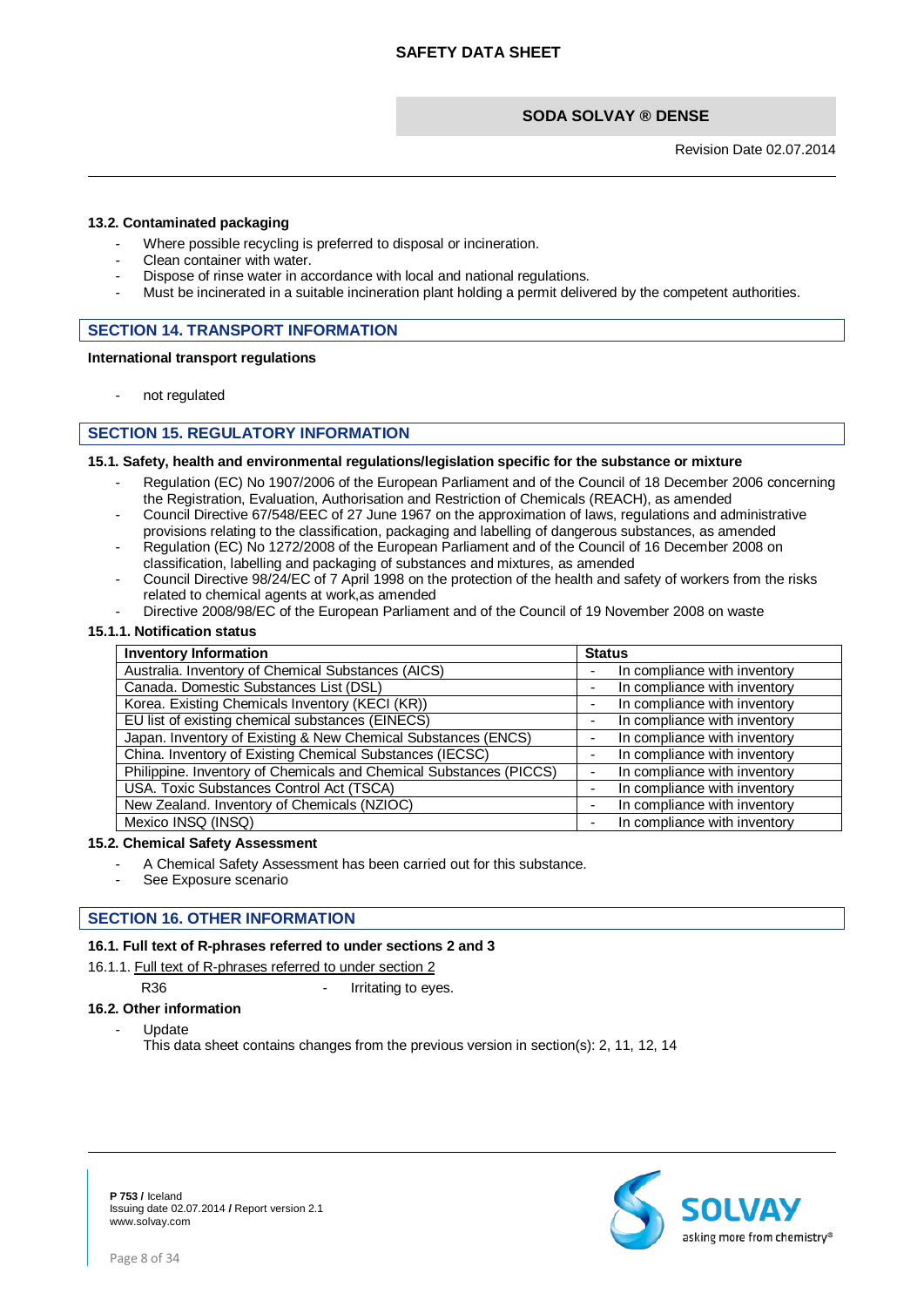Revision Date 02.07.2014

This SDS is only intended for the indicated country to which it is applicable. The European SDS format compliant with the applicable European legislation is not intended for use nor distribution in countries outside the European Union with the exception of Norway and Switzerland. Safety datasheets applicable in other countries/regions are available upon request.

The information given corresponds to the current state of our knowledge and experience of the product, and is not exhaustive. This applies to product which conforms to the specification, unless otherwise stated. In this case of combinations and mixtures one must make sure that no new dangers can arise. In any case, the user is not exempt from observing all legal, administrative and regulatory procedures relating to the product, personal hygiene, and protection of human welfare and the environment.

Print Date: 02.07.2014

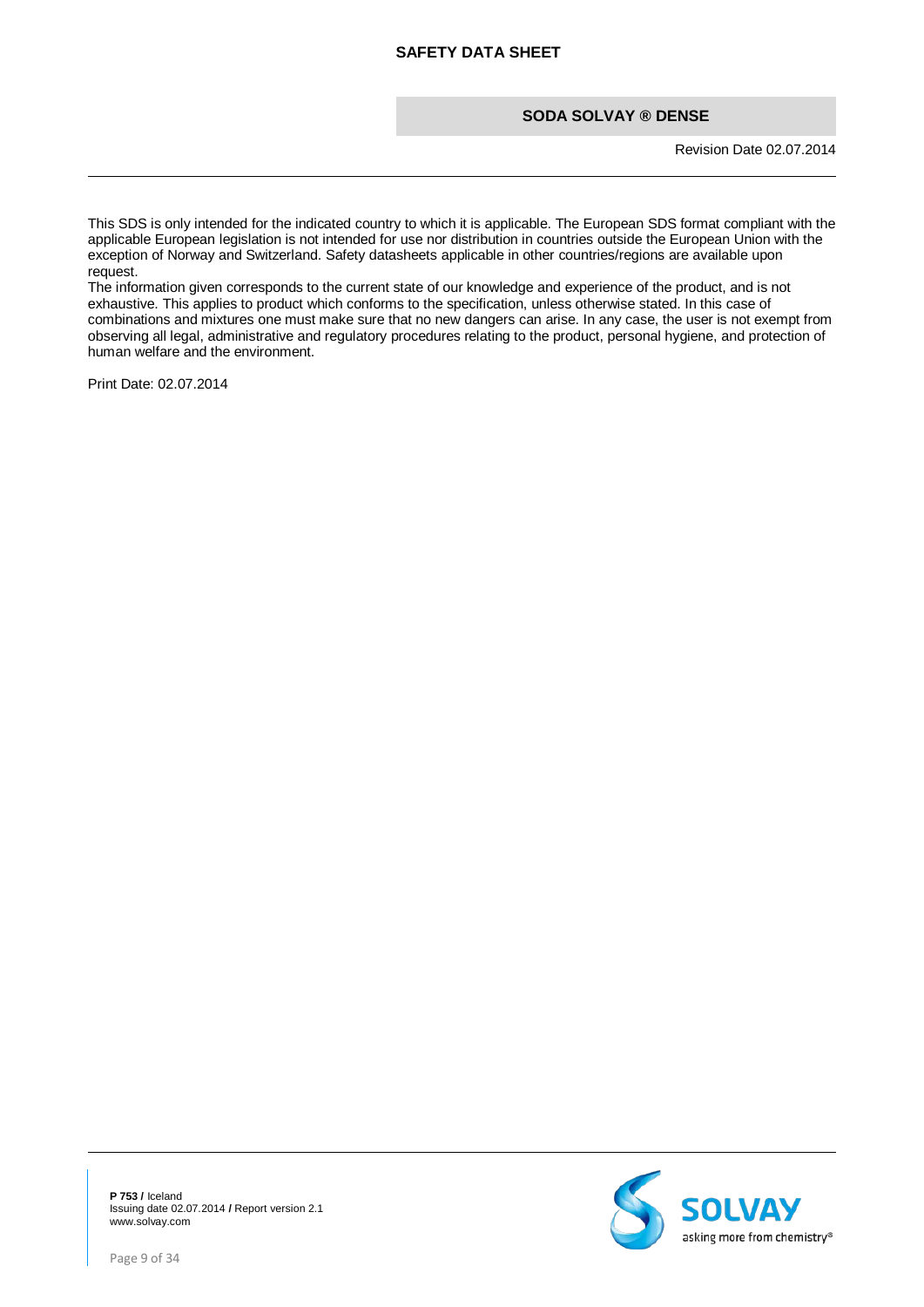# **Annex**

**Scenario List**

# <span id="page-9-0"></span>**1**. **ES1 : Manufacturing**

| SU <sub>3</sub>   | Industrial uses: Uses of substances as such or in preparations at<br>industrial sites                                                                     |
|-------------------|-----------------------------------------------------------------------------------------------------------------------------------------------------------|
| SU <sub>8</sub>   | Manufacture of bulk, large scale chemicals (including petroleum<br>products)                                                                              |
| ERC <sub>1</sub>  | Manufacture of substances                                                                                                                                 |
| PROC1<br>PROC2    | Use in closed process, no likelihood of exposure<br>Use in closed, continuous process with occasional controlled                                          |
| PROC3<br>PROC4    | exposure<br>Use in closed batch process (synthesis or formulation)<br>Use in batch and other process (synthesis) where opportunity for<br>exposure arises |
| PROC8a            | Transfer of substance or preparation (charging/ discharging) from/<br>to vessels/large containers at non-dedicated facilities                             |
| PROC8b            | Transfer of substance or preparation (charging/ discharging) from/<br>to vessels/large containers at dedicated facilities                                 |
| PROC <sub>9</sub> | Transfer of substance or preparation into small containers<br>(dedicated filling line, including weighing)                                                |
| PROC22            | Potentially closed processing operations with minerals/ metals at<br>elevated temperature; Industrial setting                                             |
|                   |                                                                                                                                                           |

# **1.2. Conditions of use affecting exposure**

# **1.2.1 Contributing scenario controlling environmental exposure for: ERC1 Manufacture of substances**

The environmental release is considered negligible.

#### **Product characteristics**

Concentration of the Substance in Mixture/Article

: Covers the percentage of the substance in the product up to 100 % (unless stated differently).

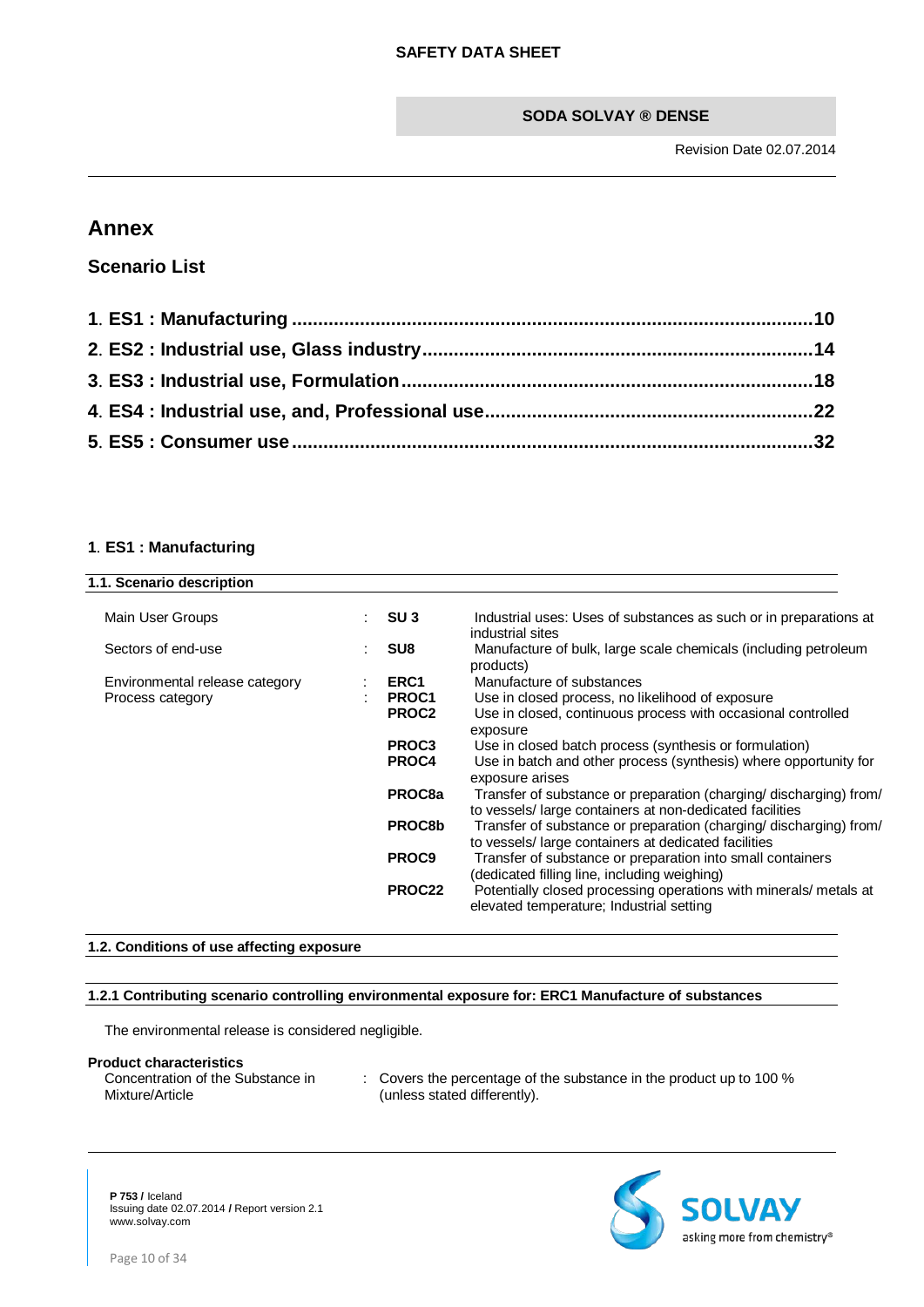Revision Date 02.07.2014

# **Conditions and measures related to sewage treatment plant**

Type of Sewage Treatment Plant

**1.2.2 Contributing scenario controlling worker exposure for: PROC1 Use in closed process, no likelihood of exposure** , **PROC2 Use in closed, continuous process with occasional controlled exposure** , **PROC3 Use in closed batch process (synthesis or formulation)** , **PROC4 Use in batch and other process (synthesis) where opportunity for exposure arises** , **PROC8a Transfer of substance or preparation (charging/ discharging) from/ to vessels/ large containers at non-dedicated facilities** , **PROC8b Transfer of substance or preparation (charging/ discharging) from/ to vessels/ large containers at dedicated facilities** , **PROC9 Transfer of substance or preparation into small containers (dedicated filling line, including weighing)** , **OC2 Solid, medium dustiness**

| <b>Product characteristics</b><br>Concentration of the Substance in<br>Mixture/Article                                                               | Covers the percentage of the substance in the product up to 100 %<br>(unless stated differently).                                                                                                                                                                                                                               |
|------------------------------------------------------------------------------------------------------------------------------------------------------|---------------------------------------------------------------------------------------------------------------------------------------------------------------------------------------------------------------------------------------------------------------------------------------------------------------------------------|
| ÷.<br>Physical Form (at time of use)                                                                                                                 | Solid, medium dustiness                                                                                                                                                                                                                                                                                                         |
| Frequency and duration of use<br>Remarks                                                                                                             | Covers daily exposures up to 8 hours (unless stated differently).                                                                                                                                                                                                                                                               |
| Other operational conditions affecting workers exposure<br>Outdoor / Indoor                                                                          | Indoor                                                                                                                                                                                                                                                                                                                          |
| <b>Technical conditions and measures</b><br>Provide appropriate exhaust ventilation at places where dust is formed.                                  |                                                                                                                                                                                                                                                                                                                                 |
| Organisational measures to prevent /limit releases, dispersion and exposure<br>Assumes a good basic standard of occupational hygiene is implemented. |                                                                                                                                                                                                                                                                                                                                 |
| of workday.                                                                                                                                          | Conditions and measures related to personal protection, hygiene and health evaluation<br>Safety goggles, Protective gloves, Wear suitable working clothes., In case of dust clouds, effective dust mask.<br>Smoking, eating and drinking should be prohibited in the application area., Wash hands before breaks and at the end |
|                                                                                                                                                      | 1.2.3 Contributing scenario controlling worker exposure for: PROC22 Potentially closed processing operations<br>with minerals/ metals at elevated temperature; Industrial setting , OC2 Solid, medium dustiness                                                                                                                 |
| <b>Product characteristics</b>                                                                                                                       |                                                                                                                                                                                                                                                                                                                                 |
| Concentration of the Substance in<br>Mixture/Article<br>Physical Form (at time of use)<br>t.                                                         | Covers the percentage of the substance in the product up to 100 %<br>(unless stated differently).<br>Solid, low dustiness                                                                                                                                                                                                       |
| Frequency and duration of use<br>Remarks                                                                                                             | Covers daily exposures up to 8 hours (unless stated differently).                                                                                                                                                                                                                                                               |
| Other operational conditions affecting workers exposure<br>Outdoor / Indoor                                                                          | $:$ Indoor                                                                                                                                                                                                                                                                                                                      |

#### **Technical conditions and measures**

Provide appropriate exhaust ventilation at places where dust is formed.



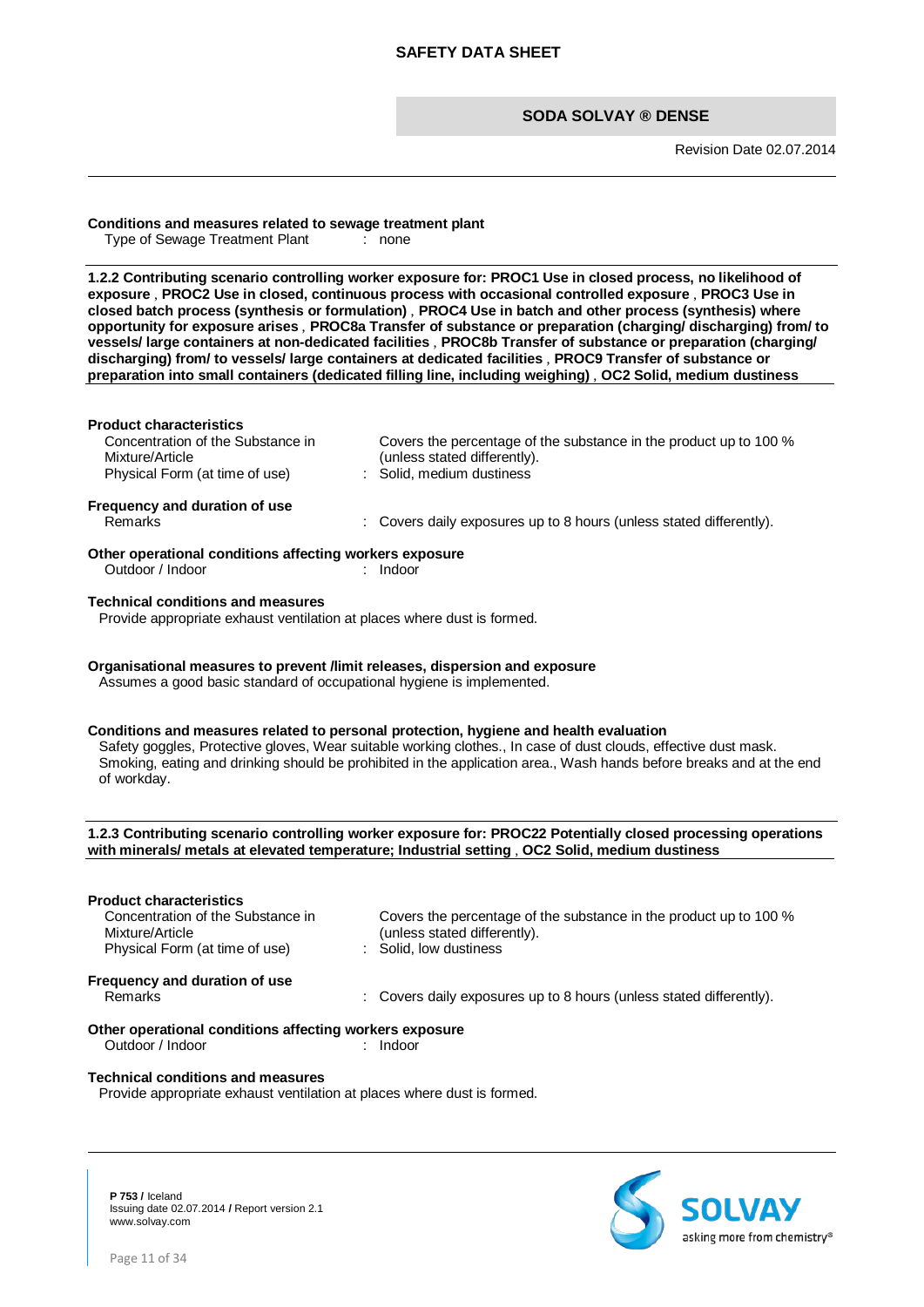## **Organisational measures to prevent /limit releases, dispersion and exposure**

Assumes a good basic standard of occupational hygiene is implemented.

#### **Conditions and measures related to personal protection, hygiene and health evaluation**

Safety goggles, Protective gloves, Wear suitable working clothes., In case of dust clouds, effective dust mask. Smoking, eating and drinking should be prohibited in the application area., Wash hands before breaks and at the end of workday.

# **1.3. Exposure estimation and reference to its source**

#### **Environment**

| Release factor   | Value type | Compartment | Environmental<br>exposure | <b>RCR</b>                                                                         |
|------------------|------------|-------------|---------------------------|------------------------------------------------------------------------------------|
| ERC <sub>1</sub> |            | Αll         |                           | No exposure assessment for the<br>environment as the product is of<br>low concern. |
|                  |            | Aır         | 118 kg/day                |                                                                                    |

#### **Human Health**

| Contributing<br>Scenario                          | Specific conditions | Value type                                   | Level of Exposure        | <b>RCR</b> |
|---------------------------------------------------|---------------------|----------------------------------------------|--------------------------|------------|
| PROC1                                             |                     | Worker - inhalative, long-term -<br>systemic | $0.01$ mg/m <sup>3</sup> | 0.001      |
| PROC <sub>2</sub>                                 |                     | Worker - inhalative, long-term -<br>systemic | $0.5$ mg/m <sup>3</sup>  | 0.05       |
| PROC <sub>3</sub>                                 |                     | Worker - inhalative, long-term -<br>systemic | 1 mg/m <sup>3</sup>      | 0.1        |
| PROC4,<br>PROC8a,<br>PROC8b.<br>PROC <sub>9</sub> |                     | Worker - inhalative, long-term -<br>systemic | 5 mg/m <sup>3</sup>      | 0.5        |
| PROC22                                            |                     | Worker - inhalative, long-term -<br>systemic | 1 mg/m $3$               | 0.1        |

RCR = Risk characterisation ratio

| ERC <sub>1</sub>   |                                                    |
|--------------------|----------------------------------------------------|
| PROC <sub>1</sub>  | Exposure Assessment Method: ECETOC TRA v2.0 Worker |
| PROC <sub>2</sub>  | Exposure Assessment Method: ECETOC TRA v2.0 Worker |
| PROC <sub>3</sub>  | Exposure Assessment Method: ECETOC TRA v2.0 Worker |
| PROC4,             | Exposure Assessment Method: ECETOC TRA v2.0 Worker |
| PROC <sub>8a</sub> |                                                    |
| PROC8b, PROC9      |                                                    |
| PROC22             | Exposure Assessment Method: ECETOC TRA v2.0 Worker |

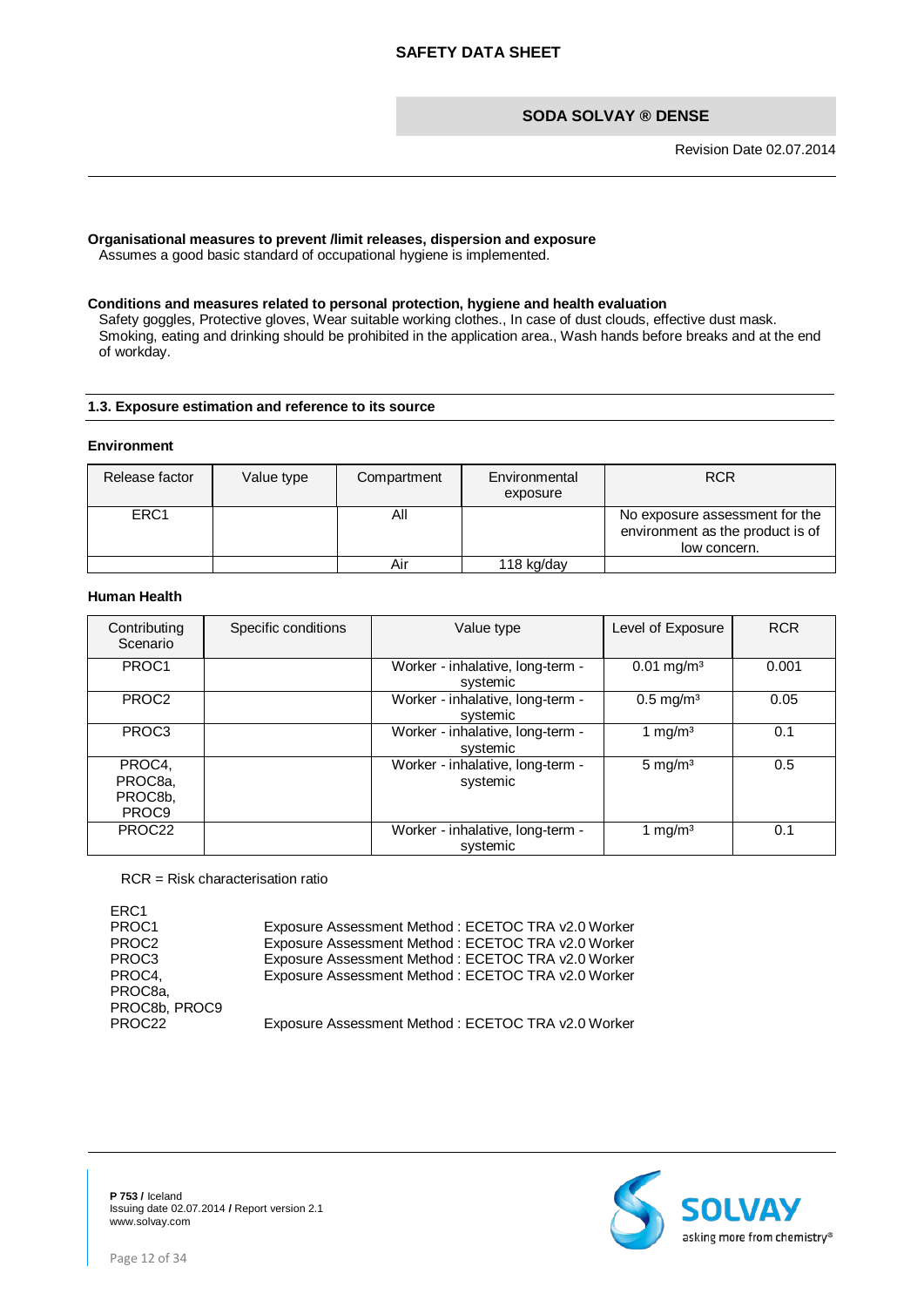Revision Date 02.07.2014

#### **1.4. Guidance to Downstream User to evaluate whether he works inside the boundaries set by the Exposure Scenario**

#### **1.4.1 Environment**

If a DU has OC/RMMs outside specifications in the ES, then the DU can evaluate whether he works inside the boundaries set by the ES through scaling in EUSES.

The main driving parameters are :

- local amount used (tonnage)

- release factor prior to on-site treatment

- on-site wastewater treatment presence and efficiency

- dilution factor

Required removal efficiency for wastewater can be achieved using onsite/offsite technologies, either alone or in combination.

Where other Risk Management Measures/Operational Conditions are adopted, then users should ensure that risks are managed to at least equivalent levels.

#### **1.4.2 Health**

Predicted exposures are not expected to exceed the DN(M)EL when the Risk Management Measures/Operational Conditions outlined in Section 2 are implemented.

Where other Risk Management Measures/Operational Conditions are adopted, then users should ensure that risks are managed to at least equivalent levels.

Predicted exposures are not expected to exceed the DN(M)EL when the Risk Management Measures/Operational Conditions outlined in Section 2 are implemented.

Where other Risk Management Measures/Operational Conditions are adopted, then users should ensure that risks are managed to at least equivalent levels.

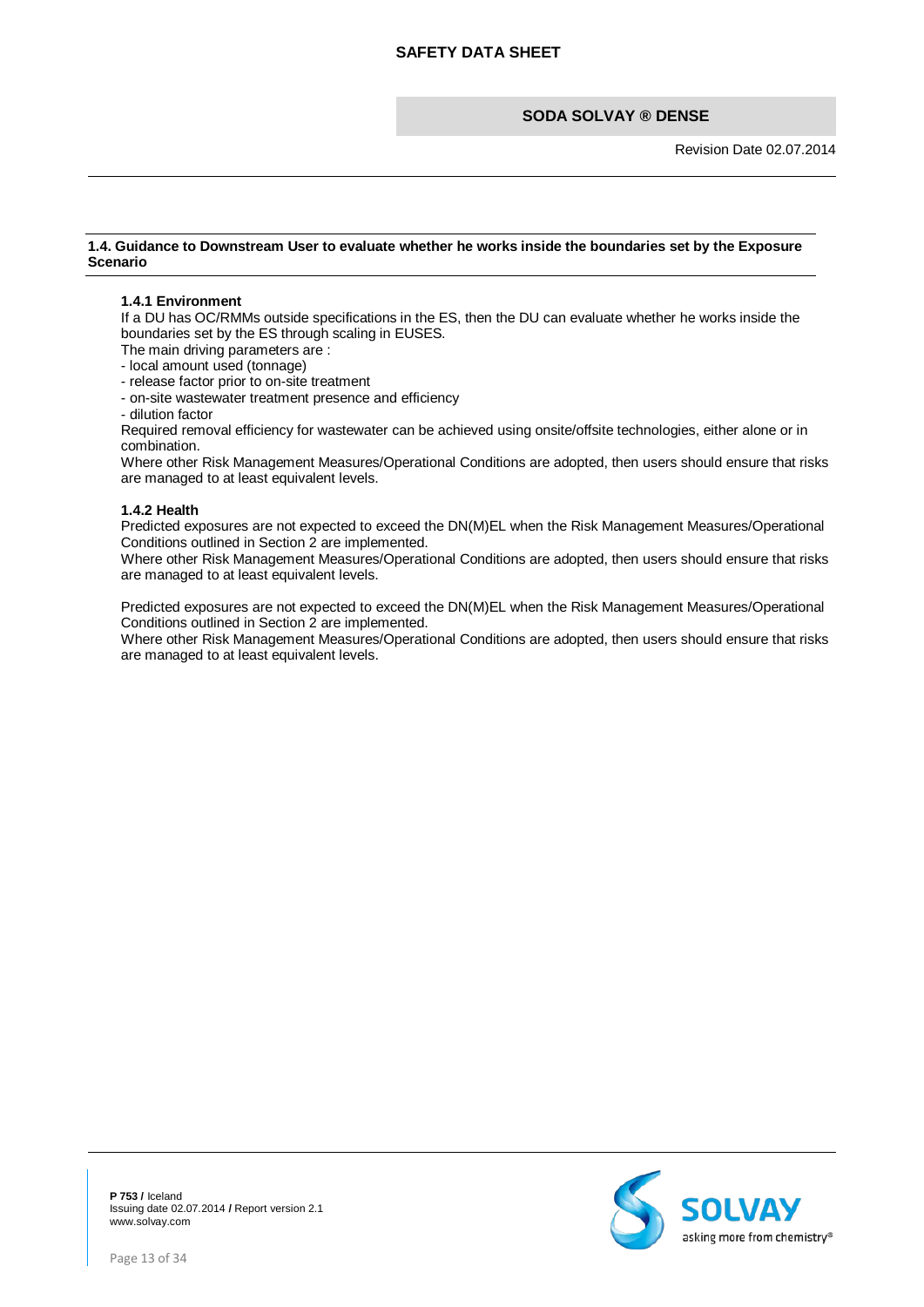# <span id="page-13-0"></span>**2**. **ES2 : Industrial use, Glass industry**

| 2.1. Scenario description      |                            |                                                                                                                                               |
|--------------------------------|----------------------------|-----------------------------------------------------------------------------------------------------------------------------------------------|
| Main User Groups               | SU <sub>3</sub>            | Industrial uses: Uses of substances as such or in preparations at<br>industrial sites                                                         |
| Sectors of end-use             | <b>SU13</b>                | Manufacture of other non-metallic mineral products, e.g. plasters,<br>cement                                                                  |
| Environmental release category | ERC <sub>6a</sub>          | Industrial use resulting in manufacture of another substance (use<br>of intermediates)                                                        |
| Process category               | PROC1<br>PROC <sub>2</sub> | Use in closed process, no likelihood of exposure<br>Use in closed, continuous process with occasional controlled<br>exposure                  |
|                                | PROC <sub>3</sub><br>PROC4 | Use in closed batch process (synthesis or formulation)<br>Use in batch and other process (synthesis) where opportunity for<br>exposure arises |
|                                | PROC8a                     | Transfer of substance or preparation (charging/ discharging) from/<br>to vessels/ large containers at non-dedicated facilities                |
|                                | PROC8b                     | Transfer of substance or preparation (charging/ discharging) from/<br>to vessels/large containers at dedicated facilities                     |
|                                | PROC22                     | Potentially closed processing operations with minerals/ metals at<br>elevated temperature; Industrial setting                                 |
|                                | PROC23                     | Open processing and transfer operations with minerals/ metals at<br>elevated temperature                                                      |
|                                | PROC26                     | Handling of solid inorganic substances at ambient temperature                                                                                 |

#### **2.2. Conditions of use affecting exposure**

#### **2.2.1 Contributing scenario controlling environmental exposure for: ERC6a Industrial use resulting in manufacture of another substance (use of intermediates)**

The environmental release is considered negligible.

| <b>Product characteristics</b><br>Concentration of the Substance in<br>Mixture/Article                      | : Covers the percentage of the substance in the product up to 100 %<br>(unless stated differently).                                                                                  |
|-------------------------------------------------------------------------------------------------------------|--------------------------------------------------------------------------------------------------------------------------------------------------------------------------------------|
| Conditions and measures related to sewage treatment plant<br>Type of Sewage Treatment Plant : Municipal STP |                                                                                                                                                                                      |
| Waste treatment                                                                                             | Conditions and measures related to external treatment of waste for disposal<br>: Air filtration – particle removal, Can be landfilled, when in compliance<br>with local regulations. |
| Conditions and measures related to external recovery of waste<br>Ramarke                                    | $\cdot$ If requaling is not practicable dispose of in compliance with local                                                                                                          |

Remarks **in the contract of the interval is in** the practicable, dispose of in compliance with local regulations.

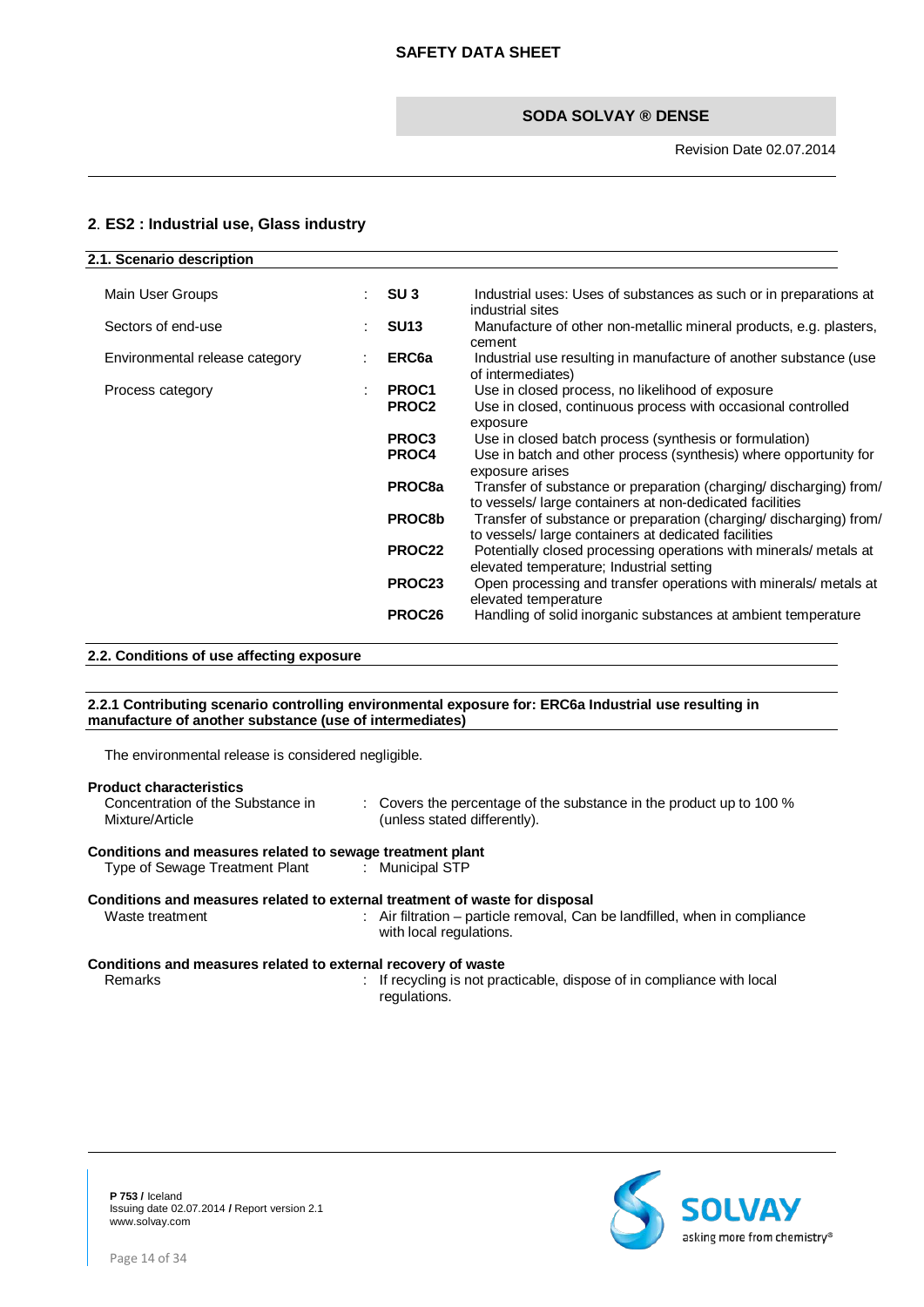Revision Date 02.07.2014

**2.2.2 Contributing scenario controlling worker exposure for: PROC1 Use in closed process, no likelihood of exposure** , **PROC2 Use in closed, continuous process with occasional controlled exposure** , **PROC3 Use in closed batch process (synthesis or formulation)** , **PROC4 Use in batch and other process (synthesis) where opportunity for exposure arises** , **PROC8a Transfer of substance or preparation (charging/ discharging) from/ to vessels/ large containers at non-dedicated facilities** , **PROC8b Transfer of substance or preparation (charging/ discharging) from/ to vessels/ large containers at dedicated facilities** , **PROC26 Handling of solid inorganic substances at ambient temperature** , **OC2 Solid, medium dustiness**

#### **Product characteristics**

Concentration of the Substance in Mixture/Article Physical Form (at time of use) : Solid, medium dustiness

Covers the percentage of the substance in the product up to 100 % (unless stated differently).

# **Frequency and duration of use**<br>Remarks

: Covers daily exposures up to 8 hours (unless stated differently).

#### **Other operational conditions affecting workers exposure**<br>
Outdoor / Indoor<br>
indoor<br>
1990 Outdoor / Indoor : Indoor

#### **Technical conditions and measures**

Provide appropriate exhaust ventilation at places where dust is formed.

# **Organisational measures to prevent /limit releases, dispersion and exposure**

Assumes a good basic standard of occupational hygiene is implemented.

#### **Conditions and measures related to personal protection, hygiene and health evaluation**

Safety goggles, Protective gloves, Wear suitable working clothes., In case of dust clouds, effective dust mask. Smoking, eating and drinking should be prohibited in the application area., Wash hands before breaks and at the end of workday.

#### **2.2.3 Contributing scenario controlling worker exposure for: PROC22 Potentially closed processing operations with minerals/ metals at elevated temperature; Industrial setting** , **PROC23 Open processing and transfer operations with minerals/ metals at elevated temperature** , **OC6 Solid, high dustiness**

| <b>Product characteristics</b>                          |                                                                     |
|---------------------------------------------------------|---------------------------------------------------------------------|
| Concentration of the Substance in<br>Mixture/Article    | Covers the percentage of the substance in the product up to 25 %.   |
| Physical Form (at time of use)                          | : Solid, high dustiness                                             |
| Frequency and duration of use                           |                                                                     |
| Remarks                                                 | : Covers daily exposures up to 8 hours (unless stated differently). |
| Other operational conditions affecting workers exposure |                                                                     |

#### **Other operational conditions affecting workers exposure** Outdoor / Indoor : Indoor

# **Technical conditions and measures**

Provide appropriate exhaust ventilation at places where dust is formed.



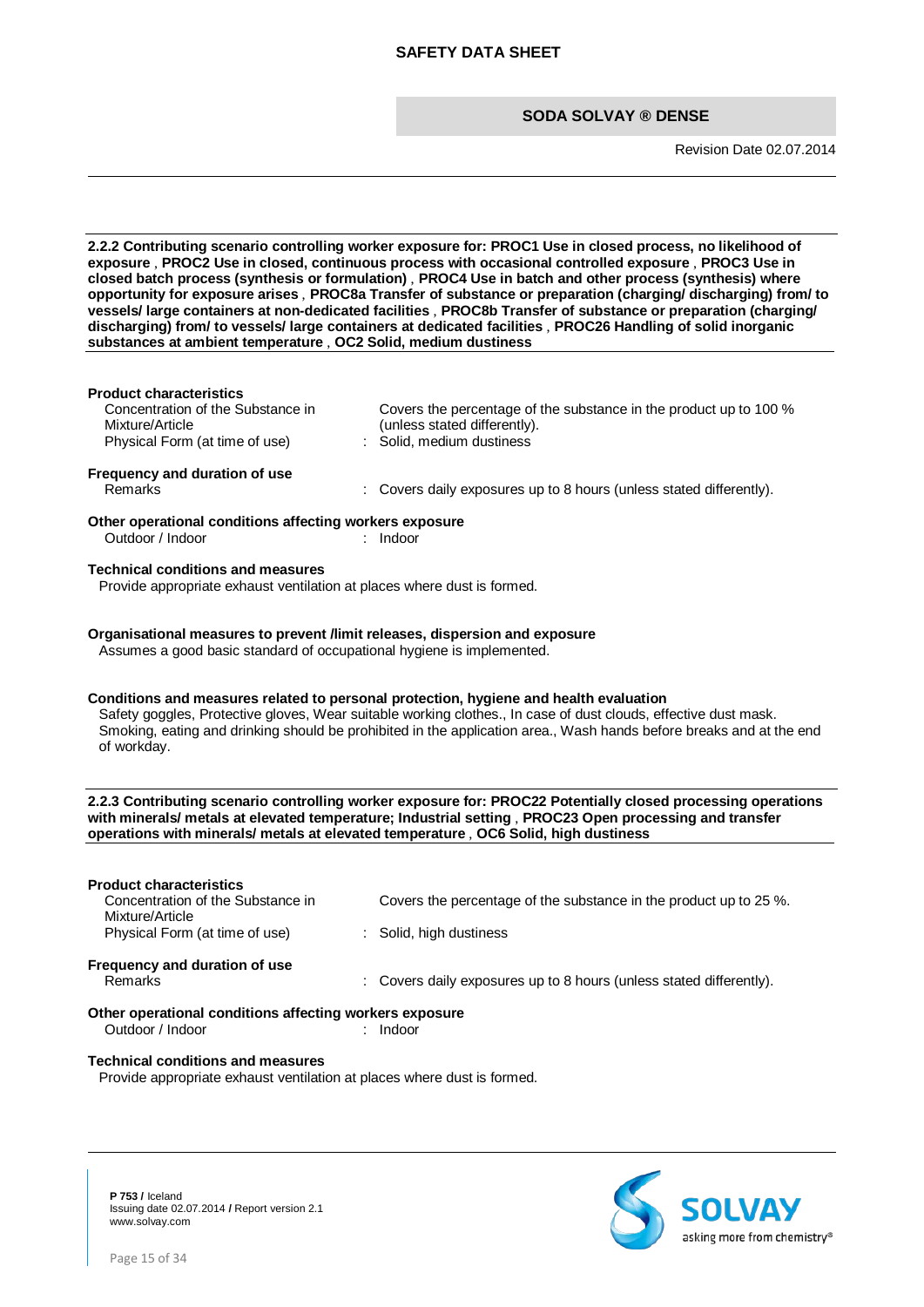Revision Date 02.07.2014

#### **Organisational measures to prevent /limit releases, dispersion and exposure**

Assumes a good basic standard of occupational hygiene is implemented.

#### **Conditions and measures related to personal protection, hygiene and health evaluation**

Safety goggles, Protective gloves, Wear suitable working clothes., In case of dust clouds, effective dust mask. Smoking, eating and drinking should be prohibited in the application area., Wash hands before breaks and at the end of workday.

#### **2.3. Exposure estimation and reference to its source**

#### **Environment**

| Release factor    | Value type | Compartment | Environmental<br>exposure | <b>RCR</b>                                                                         |
|-------------------|------------|-------------|---------------------------|------------------------------------------------------------------------------------|
| ERC <sub>6a</sub> |            | All         |                           | No exposure assessment for the<br>environment as the product is of<br>low concern. |

#### **Human Health**

| Contributing<br>Scenario | Specific conditions | Value type                                   | Level of Exposure        | <b>RCR</b> |
|--------------------------|---------------------|----------------------------------------------|--------------------------|------------|
| PROC1                    |                     | Worker - inhalative, long-term -<br>systemic | $0.01$ mg/m <sup>3</sup> | 0.001      |
| PROC <sub>2</sub>        |                     | Worker - inhalative, long-term -<br>systemic | $0.5$ mg/m <sup>3</sup>  | 0.05       |
| PROC <sub>3</sub>        |                     | Worker - inhalative, long-term -<br>systemic | 1 mg/m $3$               | 0.1        |
| PROC4,                   |                     | Worker - inhalative, long-term -             | $5 \text{ mg/m}^3$       | 0.5        |
| PROC <sub>8a</sub>       |                     | systemic                                     |                          |            |
| PROC8b                   |                     |                                              |                          |            |
| PROC22,                  |                     | Worker - inhalative, long-term -             | 1 mg/m $3$               | 0.1        |
| PROC <sub>23</sub>       |                     | systemic                                     |                          |            |

RCR = Risk characterisation ratio

| ERC <sub>6a</sub>   |                                                    |
|---------------------|----------------------------------------------------|
| PROC <sub>1</sub>   | Exposure Assessment Method: ECETOC TRA v2.0 Worker |
| PROC <sub>2</sub>   | Exposure Assessment Method: ECETOC TRA v2.0 Worker |
| PROC <sub>3</sub>   | Exposure Assessment Method: ECETOC TRA v2.0 Worker |
| PROC4,              | Exposure Assessment Method: ECETOC TRA v2.0 Worker |
| PROC <sub>8a</sub>  |                                                    |
| PROC <sub>8</sub> b |                                                    |
| PROC22,             | Exposure Assessment Method: ECETOC TRA v2.0 Worker |
| PROC <sub>23</sub>  |                                                    |

**2.4. Guidance to Downstream User to evaluate whether he works inside the boundaries set by the Exposure Scenario**

#### **2.4.1 Environment**

If a DU has OC/RMMs outside specifications in the ES, then the DU can evaluate whether he works inside the boundaries set by the ES through scaling in EUSES.

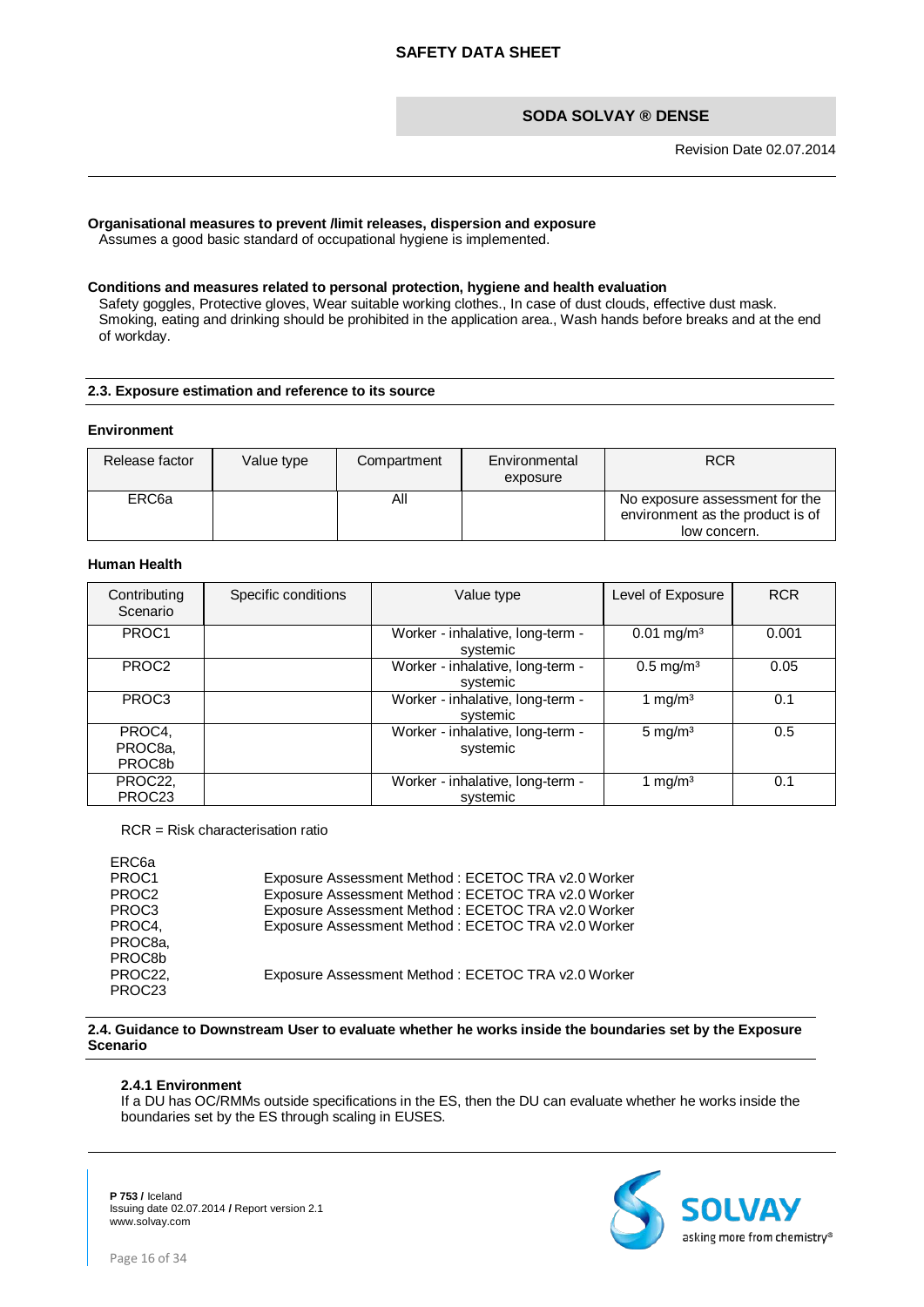Revision Date 02.07.2014

The main driving parameters are :

- local amount used (tonnage)
- release factor prior to on-site treatment
- on-site wastewater treatment presence and efficiency
- dilution factor

Required removal efficiency for wastewater can be achieved using onsite/offsite technologies, either alone or in combination.

Where other Risk Management Measures/Operational Conditions are adopted, then users should ensure that risks are managed to at least equivalent levels.

#### **2.4.2 Health**

Predicted exposures are not expected to exceed the DN(M)EL when the Risk Management Measures/Operational Conditions outlined in Section 2 are implemented.

Where other Risk Management Measures/Operational Conditions are adopted, then users should ensure that risks are managed to at least equivalent levels.

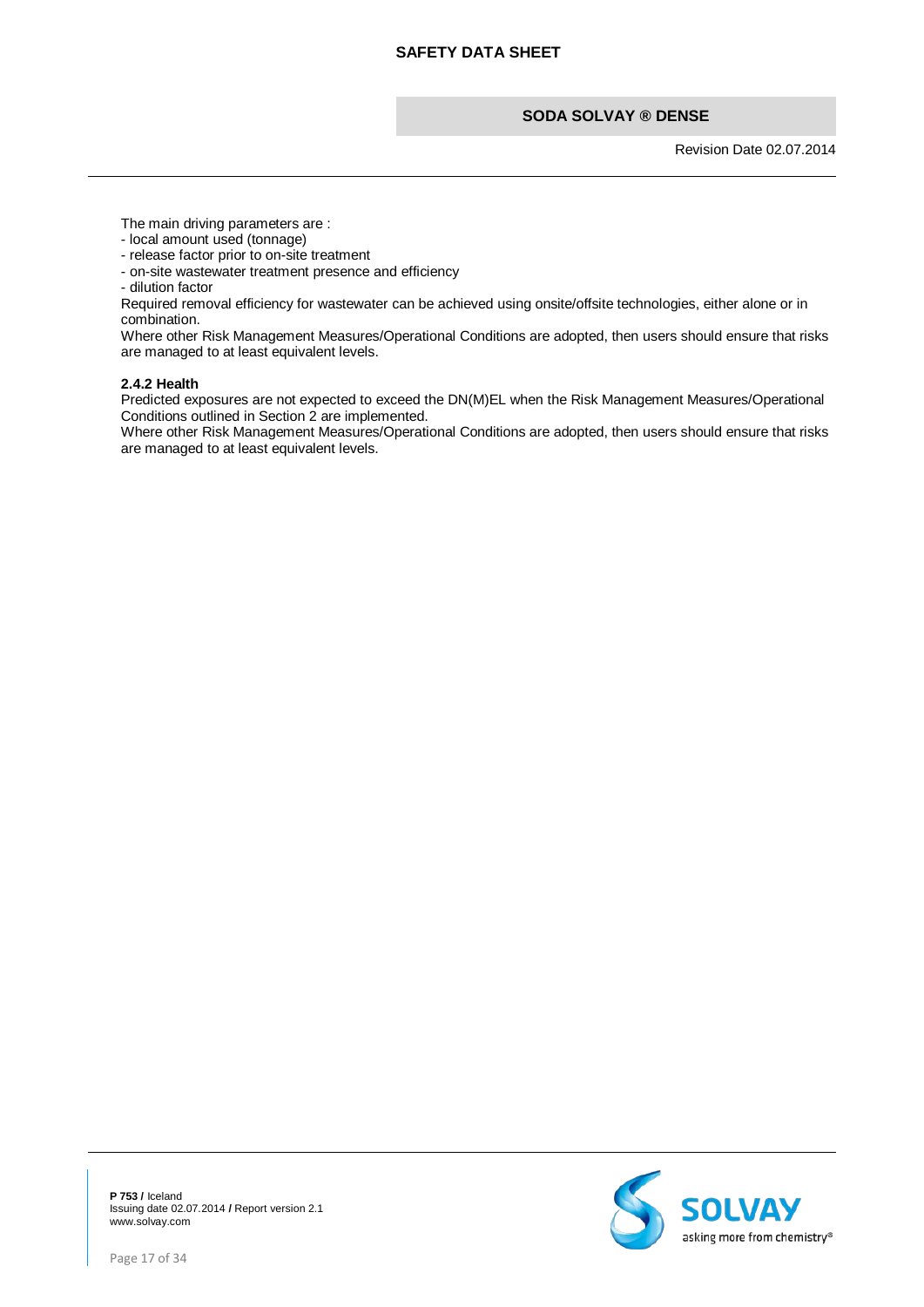# <span id="page-17-0"></span>**3**. **ES3 : Industrial use, Formulation**

| 3.1. Scenario description      |                    |                                                                                                                                |
|--------------------------------|--------------------|--------------------------------------------------------------------------------------------------------------------------------|
| Main User Groups               | SU <sub>3</sub>    | Industrial uses: Uses of substances as such or in preparations at<br>industrial sites                                          |
| Sectors of end-use             | <b>SU 10</b>       | Formulation [mixing] of preparations and/ or re-packaging<br>(excluding alloys)                                                |
| Environmental release category | ERC2               | Formulation of preparations                                                                                                    |
| Process category               | PROC1              | Use in closed process, no likelihood of exposure                                                                               |
|                                | PROC2              | Use in closed, continuous process with occasional controlled<br>exposure                                                       |
|                                | PROC <sub>3</sub>  | Use in closed batch process (synthesis or formulation)                                                                         |
|                                | PROC4              | Use in batch and other process (synthesis) where opportunity for<br>exposure arises                                            |
|                                | PROC5              | Mixing or blending in batch processes for formulation of<br>preparations and articles (multistage and/ or significant contact) |
|                                | PROC8a             | Transfer of substance or preparation (charging/ discharging) from/<br>to vessels/large containers at non-dedicated facilities  |
|                                | PROC8b             | Transfer of substance or preparation (charging/ discharging) from/<br>to vessels/large containers at dedicated facilities      |
|                                | PROC9              | Transfer of substance or preparation into small containers<br>(dedicated filling line, including weighing)                     |
|                                | PROC14             | Production of preparations or articles by tabletting, compression,<br>extrusion, pelletisation                                 |
|                                | PROC <sub>15</sub> | Use as laboratory reagent                                                                                                      |
|                                |                    |                                                                                                                                |

# **3.2. Conditions of use affecting exposure**

# **3.2.1 Contributing scenario controlling environmental exposure for: ERC2 Formulation of preparations**

| <b>Product characteristics</b><br>Concentration of the Substance in<br>Mixture/Article | $\therefore$ Covers the percentage of the substance in the product up to 100 %<br>(unless stated differently). |
|----------------------------------------------------------------------------------------|----------------------------------------------------------------------------------------------------------------|
| Technical conditions and measures / Organizational measures                            |                                                                                                                |
| Water                                                                                  | $:$ pH adjustment                                                                                              |
|                                                                                        |                                                                                                                |
| Conditions and measures related to sewage treatment plant                              |                                                                                                                |
| Type of Sewage Treatment Plant : Municipal STP                                         |                                                                                                                |
|                                                                                        |                                                                                                                |
| Conditions and measures related to external treatment of waste for disposal            |                                                                                                                |

Waste treatment : Air filtration – particle removal

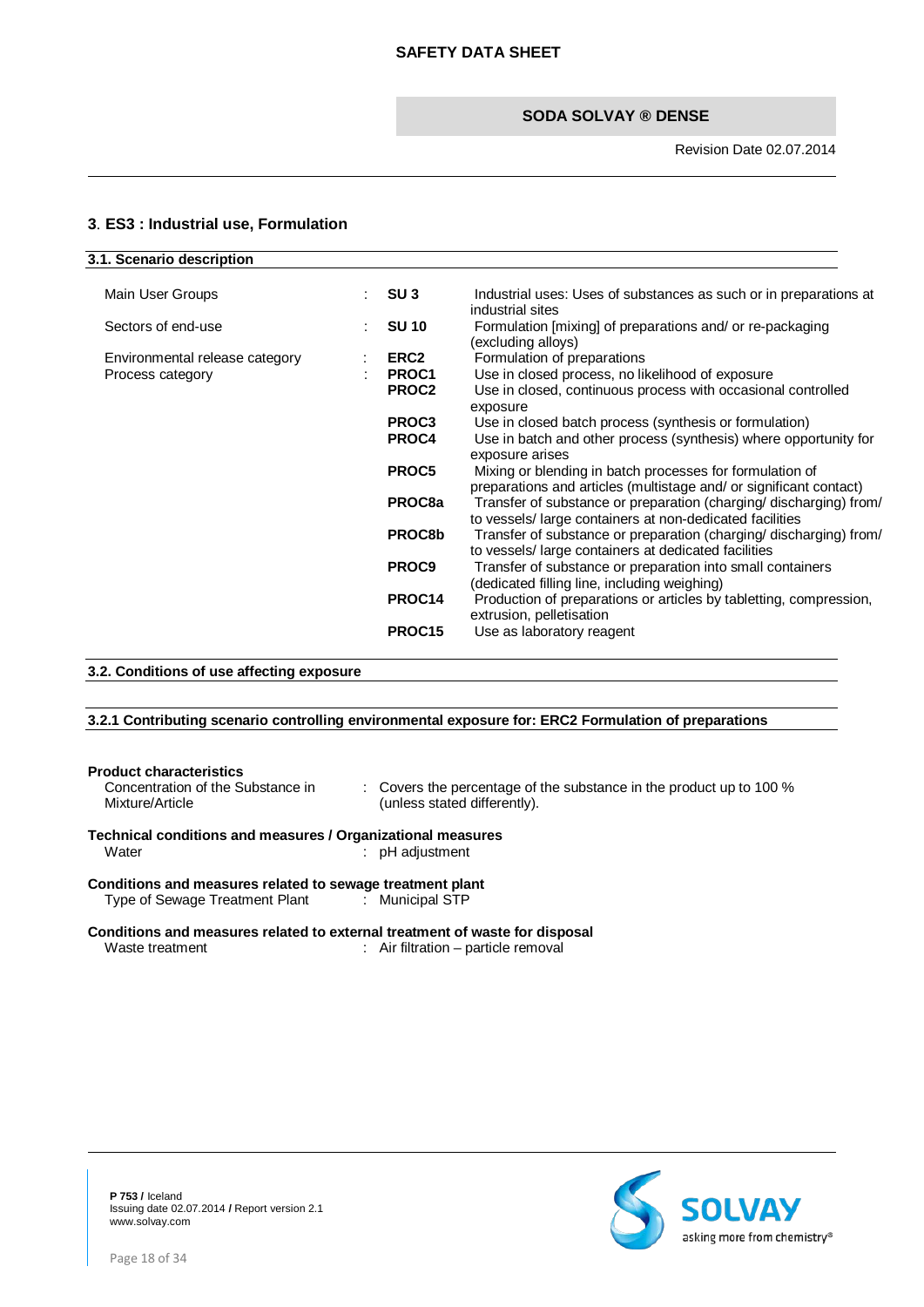Revision Date 02.07.2014

**3.2.2 Contributing scenario controlling worker exposure for: PROC1 Use in closed process, no likelihood of exposure** , **PROC2 Use in closed, continuous process with occasional controlled exposure** , **PROC3 Use in closed batch process (synthesis or formulation)** , **PROC4 Use in batch and other process (synthesis) where opportunity for exposure arises** , **PROC5 Mixing or blending in batch processes for formulation of preparations and articles (multistage and/ or significant contact)** , **PROC8a Transfer of substance or preparation (charging/ discharging) from/ to vessels/ large containers at non-dedicated facilities** , **PROC8b Transfer of substance or preparation (charging/ discharging) from/ to vessels/ large containers at dedicated facilities** , **PROC9 Transfer of substance or preparation into small containers (dedicated filling line, including weighing)** , **PROC14 Production of preparations or articles by tabletting, compression, extrusion, pelletisation** , **PROC15 Use as laboratory reagent**

#### **Product characteristics**

Outdoor / Indoor : Indoor

Concentration of the Substance in Mixture/Article Physical Form (at time of use)

Covers the percentage of the substance in the product up to 100 % (unless stated differently).<br>: Solid, medium dustiness

: Covers daily exposures up to 8 hours (unless stated differently).

**Frequency and duration of use**

**Other operational conditions affecting workers exposure**<br>
Outdoor / Indoor<br>
Lindoor<br>
Lindoor

#### **Technical conditions and measures**

Use only in area provided with appropriate exhaust ventilation.

#### **Organisational measures to prevent /limit releases, dispersion and exposure** Assumes a good basic standard of occupational hygiene is implemented.

# **Conditions and measures related to personal protection, hygiene and health evaluation**

Safety goggles, Protective gloves, Wear suitable working clothes., In case of dust clouds, effective dust mask. Smoking, eating and drinking should be prohibited in the application area., Wash hands before breaks and at the end of workday.

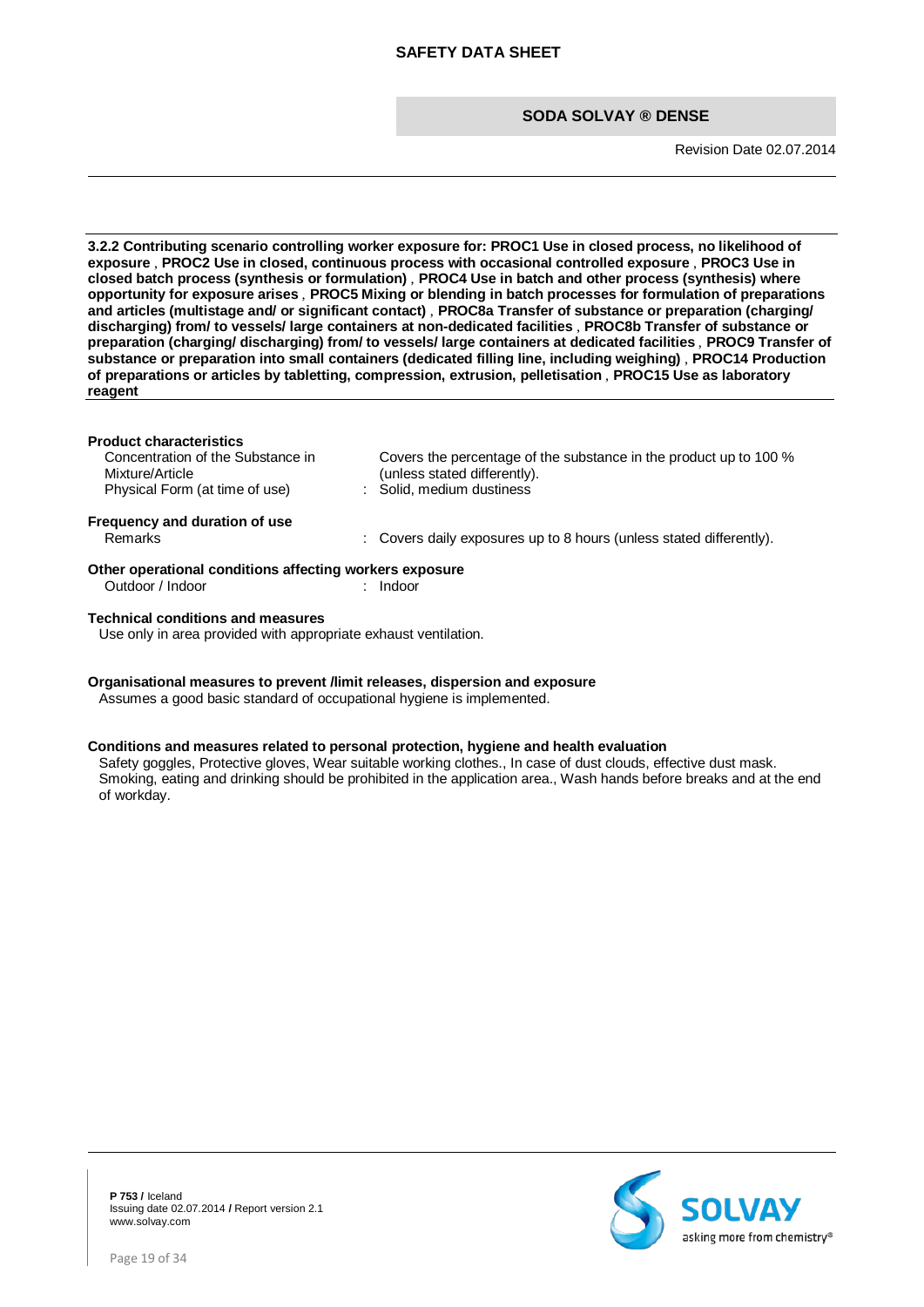#### **3.3. Exposure estimation and reference to its source**

#### **Environment**

| Release factor   | Value type | Compartment | Environmental<br>exposure | <b>RCR</b>                                                                         |
|------------------|------------|-------------|---------------------------|------------------------------------------------------------------------------------|
| ERC <sub>2</sub> |            | ΑIΙ         |                           | No exposure assessment for the<br>environment as the product is of<br>low concern. |

# **Human Health**

| Contributing<br>Scenario                                                          | Specific conditions | Value type                                   | Level of Exposure        | <b>RCR</b> |
|-----------------------------------------------------------------------------------|---------------------|----------------------------------------------|--------------------------|------------|
| PROC1                                                                             |                     | Worker - inhalative, long-term -<br>systemic | $0.01$ mg/m <sup>3</sup> | 0.001      |
| PROC <sub>2</sub><br>PROC <sub>15</sub>                                           |                     | Worker - inhalative, long-term -<br>systemic | $0.5 \,\mathrm{mg/m^3}$  | 0.05       |
| PROC3,<br>PROC <sub>14</sub>                                                      |                     | Worker - inhalative, long-term -<br>systemic | 1 mg/m <sup>3</sup>      | 0.1        |
| PROC4,<br>PROC <sub>5</sub><br>PROC <sub>8a</sub><br>PROC8b,<br>PROC <sub>9</sub> |                     | Worker - inhalative, long-term -<br>systemic | $5 \text{ mg/m}^3$       | 0.5        |

RCR = Risk characterisation ratio

ERC2<br>PROC1 PROC1 Exposure Assessment Method : ECETOC TRA v2.0 Worker<br>
PROC2, PROC15 Exposure Assessment Method : ECETOC TRA v2.0 Worker PROC2, PROC15 Exposure Assessment Method : ECETOC TRA v2.0 Worker PROC3, PROC14 Exposure Assessment Method : ECETOC TRA v2.0 Worker PROC4, PROC5, PROC8a, PROC8b, PROC9 Exposure Assessment Method : ECETOC TRA v2.0 Worker

#### **3.4. Guidance to Downstream User to evaluate whether he works inside the boundaries set by the Exposure Scenario**

#### **3.4.1 Environment**

If a DU has OC/RMMs outside specifications in the ES, then the DU can evaluate whether he works inside the boundaries set by the ES through scaling in EUSES.

The main driving parameters are :

- local amount used (tonnage)
- release factor prior to on-site treatment
- on-site wastewater treatment presence and efficiency
- dilution factor

Required removal efficiency for wastewater can be achieved using onsite/offsite technologies, either alone or in combination.

Where other Risk Management Measures/Operational Conditions are adopted, then users should ensure that risks are managed to at least equivalent levels.



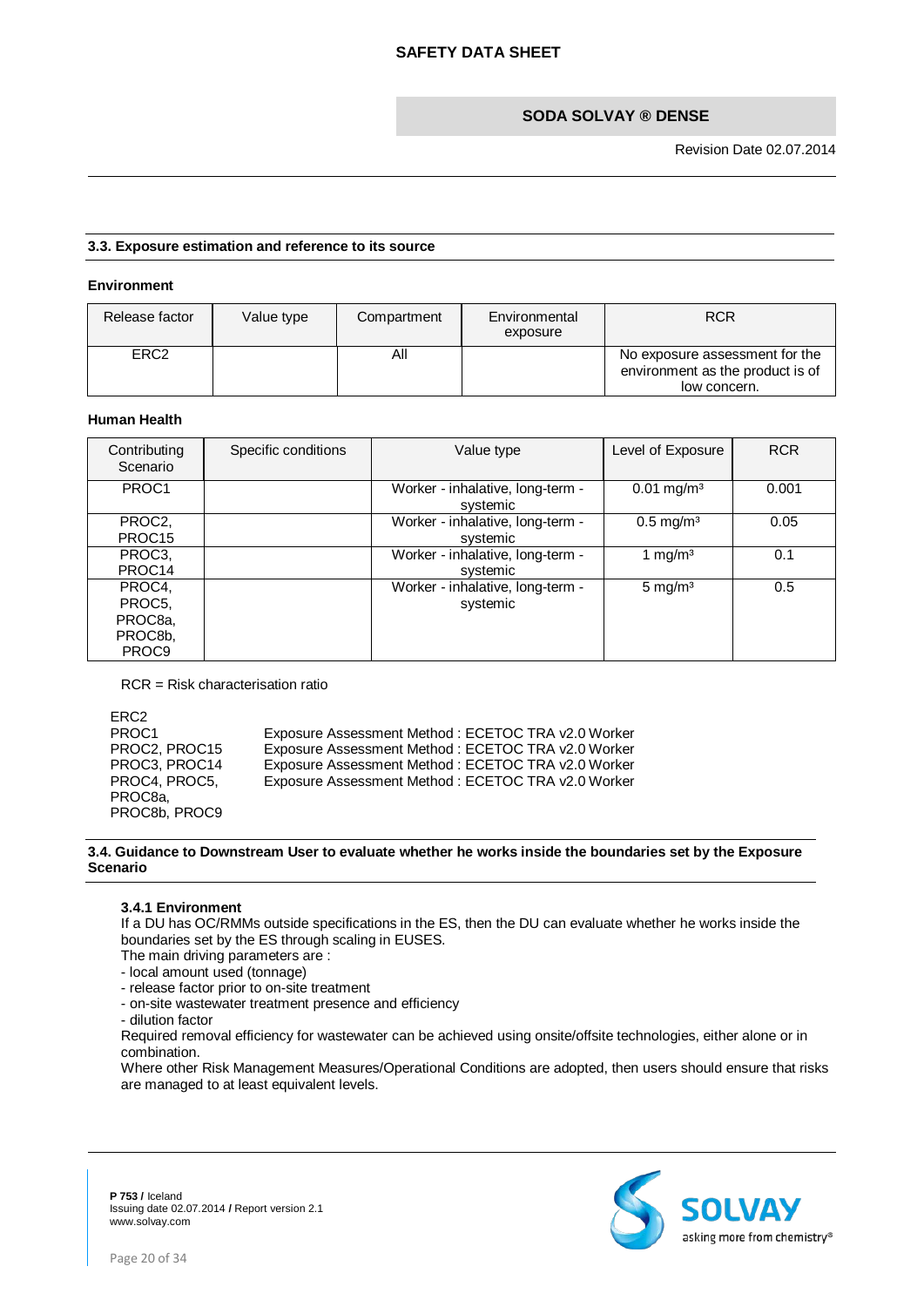Revision Date 02.07.2014

#### **3.4.2 Health**

Predicted exposures are not expected to exceed the DN(M)EL when the Risk Management Measures/Operational Conditions outlined in Section 2 are implemented.

Where other Risk Management Measures/Operational Conditions are adopted, then users should ensure that risks are managed to at least equivalent levels.

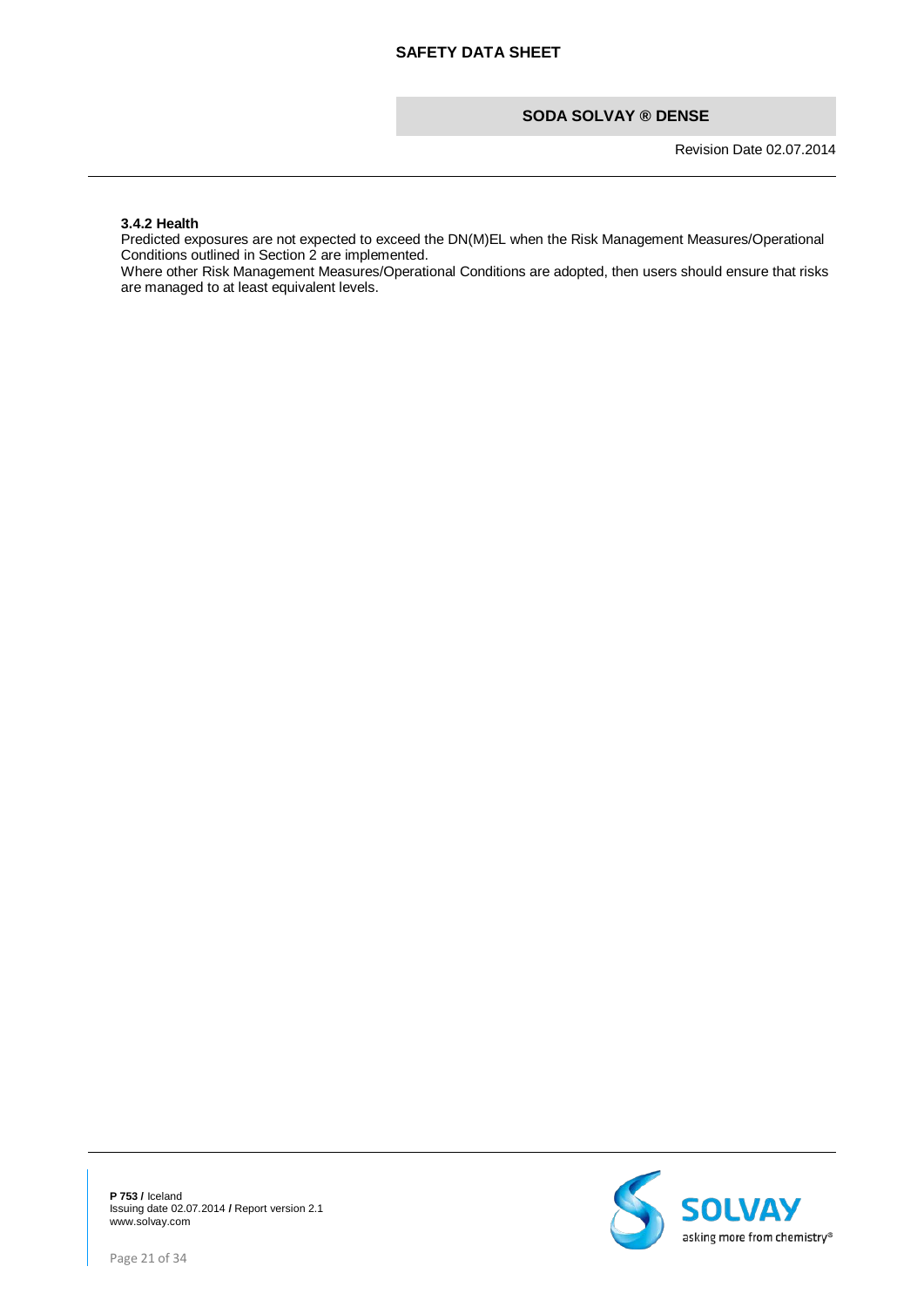# <span id="page-21-0"></span>**4**. **ES4 : Industrial use, and, Professional use**

| 4.1. Scenario description      |                   |                                                                    |
|--------------------------------|-------------------|--------------------------------------------------------------------|
|                                |                   |                                                                    |
| Main User Groups               | SU <sub>3</sub>   | Industrial uses: Uses of substances as such or in preparations at  |
|                                |                   | industrial sites                                                   |
| Sectors of end-use             | <b>SU0</b>        | Other                                                              |
|                                | SU <sub>1</sub>   | Agriculture, forestry, fishery                                     |
|                                | SU <sub>2a</sub>  | Mining, (without offshore industries)                              |
|                                | SU <sub>2</sub> b | Offshore industries                                                |
|                                | SU <sub>3</sub>   | Industrial Manufacturing (all)                                     |
|                                | SU <sub>4</sub>   | Manufacture of food products                                       |
|                                | SU <sub>5</sub>   | Manufacture of textiles, leather, fur                              |
|                                | SU <sub>6a</sub>  | Manufacture of wood and wood products                              |
|                                | SU6b              |                                                                    |
|                                |                   | Manufacture of pulp, paper and paper products                      |
|                                | SU7               | Printing and reproduction of recorded media                        |
|                                | SU <sub>8</sub>   | Manufacture of bulk, large scale chemicals (including petroleum    |
|                                |                   | products)                                                          |
|                                | SU <sub>9</sub>   | Manufacture of fine chemicals                                      |
|                                | <b>SU 10</b>      | Formulation [mixing] of preparations and/ or re-packaging          |
|                                |                   | (excluding alloys)                                                 |
|                                | <b>SU11</b>       | Manufacture of rubber products                                     |
|                                | <b>SU12</b>       | Manufacture of plastics products, including compounding and        |
|                                |                   | conversion                                                         |
|                                | <b>SU13</b>       | Manufacture of other non-metallic mineral products, e.g. plasters, |
|                                |                   | cement                                                             |
|                                | <b>SU14</b>       | Manufacture of basic metals, including alloys                      |
|                                | <b>SU15</b>       | Manufacture of fabricated metal products, except machinery and     |
|                                |                   | equipment                                                          |
|                                | <b>SU16</b>       | Manufacture of computer, electronic and optical products,          |
|                                |                   | electrical equipment                                               |
|                                | <b>SU17</b>       | General manufacturing, e.g. machinery, equipment, vehicles,        |
|                                |                   |                                                                    |
|                                |                   | other transport equipment                                          |
|                                | <b>SU18</b>       | Manufacture of furniture                                           |
|                                | <b>SU19</b>       | Building and construction work                                     |
|                                | <b>SU20</b>       | <b>Health services</b>                                             |
|                                | <b>SU 22</b>      | Professional uses: Public domain (administration, education,       |
|                                |                   | entertainment, services, craftsmen)                                |
|                                | <b>SU23</b>       | Electricity, steam, gas water supply and sewage treatment          |
|                                | <b>SU24</b>       | Scientific research and development                                |
| Environmental release category | ERC4              | Industrial use of processing aids in processes and products, not   |
|                                |                   | becoming part of articles                                          |
|                                | ERC <sub>5</sub>  | Industrial use resulting in inclusion into or onto a matrix        |
|                                | ERC <sub>6a</sub> | Industrial use resulting in manufacture of another substance (use  |
|                                |                   | of intermediates)                                                  |
|                                | ERC6b             | Industrial use of reactive processing aids                         |
|                                | ERC6d             | Industrial use of process regulators for polymerisation processes  |
|                                |                   | in production of resins, rubbers, polymers                         |
|                                | ERC7              | Industrial use of substances in closed systems                     |
|                                | ERC8a             | Wide dispersive indoor use of processing aids in open systems      |
|                                | ERC8b             | Wide dispersive indoor use of reactive substances in open          |
|                                |                   | systems                                                            |
|                                | ERC8c             | Wide dispersive indoor use resulting in inclusion into or onto a   |
|                                |                   | matrix                                                             |
|                                |                   |                                                                    |
|                                | ERC8d             | Wide dispersive outdoor use of processing aids in open systems     |
|                                | ERC8e             | Wide dispersive outdoor use of reactive substances in open         |

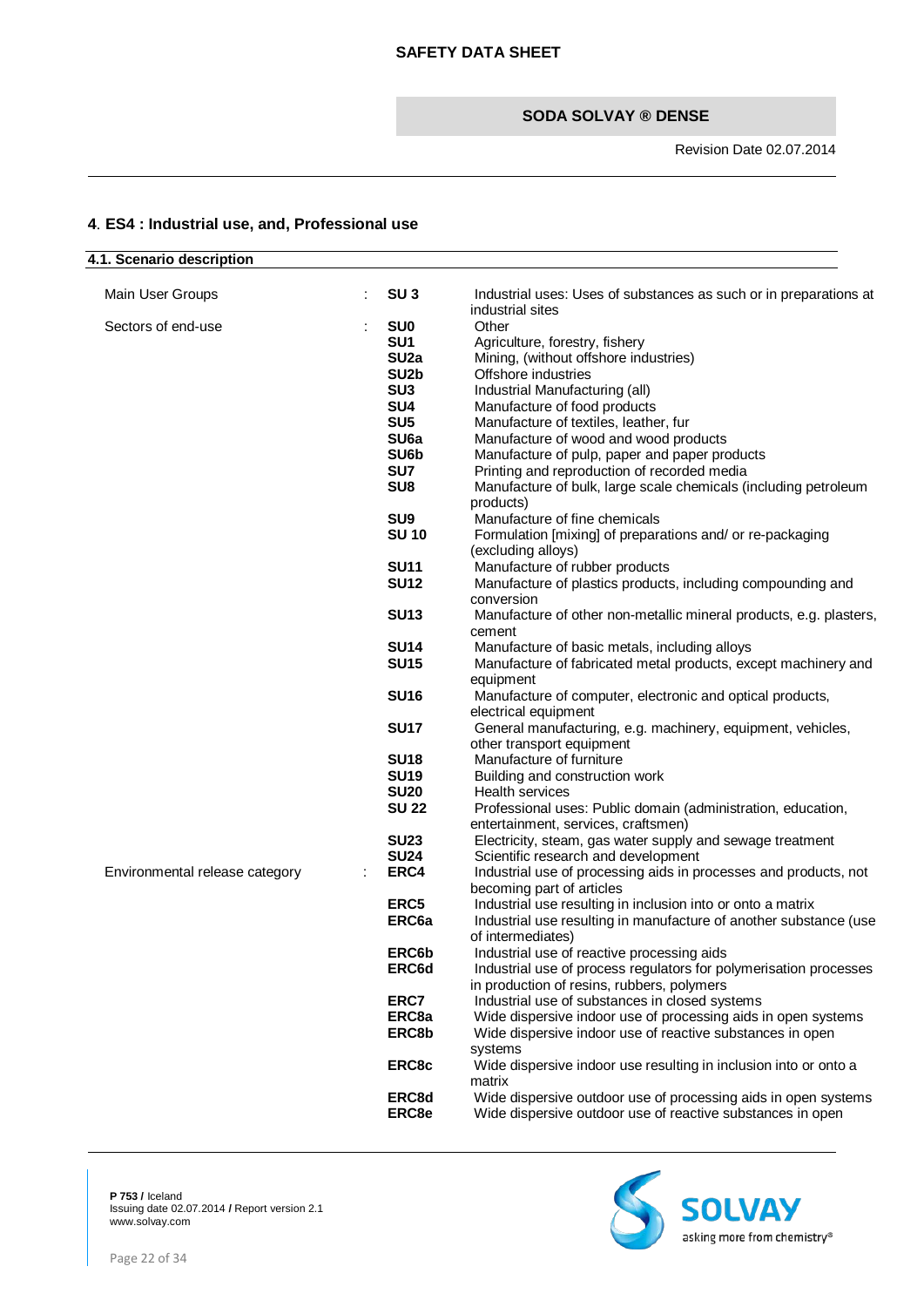#### Revision Date 02.07.2014

| Process category<br>$\ddot{\phantom{a}}$ | <b>ERC8f</b><br>ERC9a<br>ERC9b<br>PROC1<br>PROC <sub>2</sub> | systems<br>Wide dispersive outdoor use resulting in inclusion into or onto a<br>matrix<br>Wide dispersive indoor use of substances in closed systems<br>Wide dispersive outdoor use of substances in closed systems<br>Use in closed process, no likelihood of exposure<br>Use in closed, continuous process with occasional controlled<br>exposure |
|------------------------------------------|--------------------------------------------------------------|-----------------------------------------------------------------------------------------------------------------------------------------------------------------------------------------------------------------------------------------------------------------------------------------------------------------------------------------------------|
|                                          | PROC3<br>PROC4                                               | Use in closed batch process (synthesis or formulation)<br>Use in batch and other process (synthesis) where opportunity for<br>exposure arises                                                                                                                                                                                                       |
|                                          | PROC7<br>PROC <sub>8a</sub>                                  | Industrial spraying<br>Transfer of substance or preparation (charging/ discharging) from/<br>to vessels/ large containers at non-dedicated facilities                                                                                                                                                                                               |
|                                          | PROC8b                                                       | Transfer of substance or preparation (charging/ discharging) from/<br>to vessels/ large containers at dedicated facilities                                                                                                                                                                                                                          |
|                                          | PROC9                                                        | Transfer of substance or preparation into small containers<br>(dedicated filling line, including weighing)                                                                                                                                                                                                                                          |
|                                          | PROC <sub>10</sub><br>PROC11                                 | Roller application or brushing                                                                                                                                                                                                                                                                                                                      |
|                                          | PROC <sub>13</sub>                                           | Non industrial spraying<br>Treatment of articles by dipping and pouring                                                                                                                                                                                                                                                                             |
|                                          | PROC15                                                       | Use as laboratory reagent                                                                                                                                                                                                                                                                                                                           |
|                                          | PROC17<br>PROC18                                             | Lubrication at high energy conditions and in partly open process<br>Greasing at high energy conditions                                                                                                                                                                                                                                              |
|                                          | PROC <sub>19</sub>                                           | Hand-mixing with intimate contact and only PPE available                                                                                                                                                                                                                                                                                            |
|                                          | PROC22                                                       | Potentially closed processing operations with minerals/ metals at                                                                                                                                                                                                                                                                                   |
|                                          | PROC23                                                       | elevated temperature; Industrial setting<br>Open processing and transfer operations with minerals/ metals at<br>elevated temperature                                                                                                                                                                                                                |
| Product category                         | PROC26                                                       | Handling of solid inorganic substances at ambient temperature<br>All relevant product categories                                                                                                                                                                                                                                                    |
|                                          |                                                              |                                                                                                                                                                                                                                                                                                                                                     |

#### **4.2. Conditions of use affecting exposure**

**4.2.1 Contributing scenario controlling environmental exposure for: ERC4 Industrial use of processing aids in processes and products, not becoming part of articles**, **ERC5 Industrial use resulting in inclusion into or onto a matrix**, **ERC6a Industrial use resulting in manufacture of another substance (use of intermediates)**, **ERC6b Industrial use of reactive processing aids**, **ERC6d Industrial use of process regulators for polymerisation processes in production of resins, rubbers, polymers**, **ERC7 Industrial use of substances in closed systems**

The environmental release is considered negligible.

#### **Product characteristics**

Concentration of the Substance in Mixture/Article

: Covers the percentage of the substance in the product up to 100 % (unless stated differently).

#### **Technical conditions and measures / Organizational measures** Water : when the state of the state of the state of the state of the state of the state of the state of the state of the state of the state of the state of the state of the state of the state of the state of the state of t

**Conditions and measures related to sewage treatment plant** Type of Sewage Treatment Plant

#### **Conditions and measures related to external treatment of waste for disposal Waste treatment**  $\cdot$  **Air filtration – particle removal** : Air filtration – particle removal

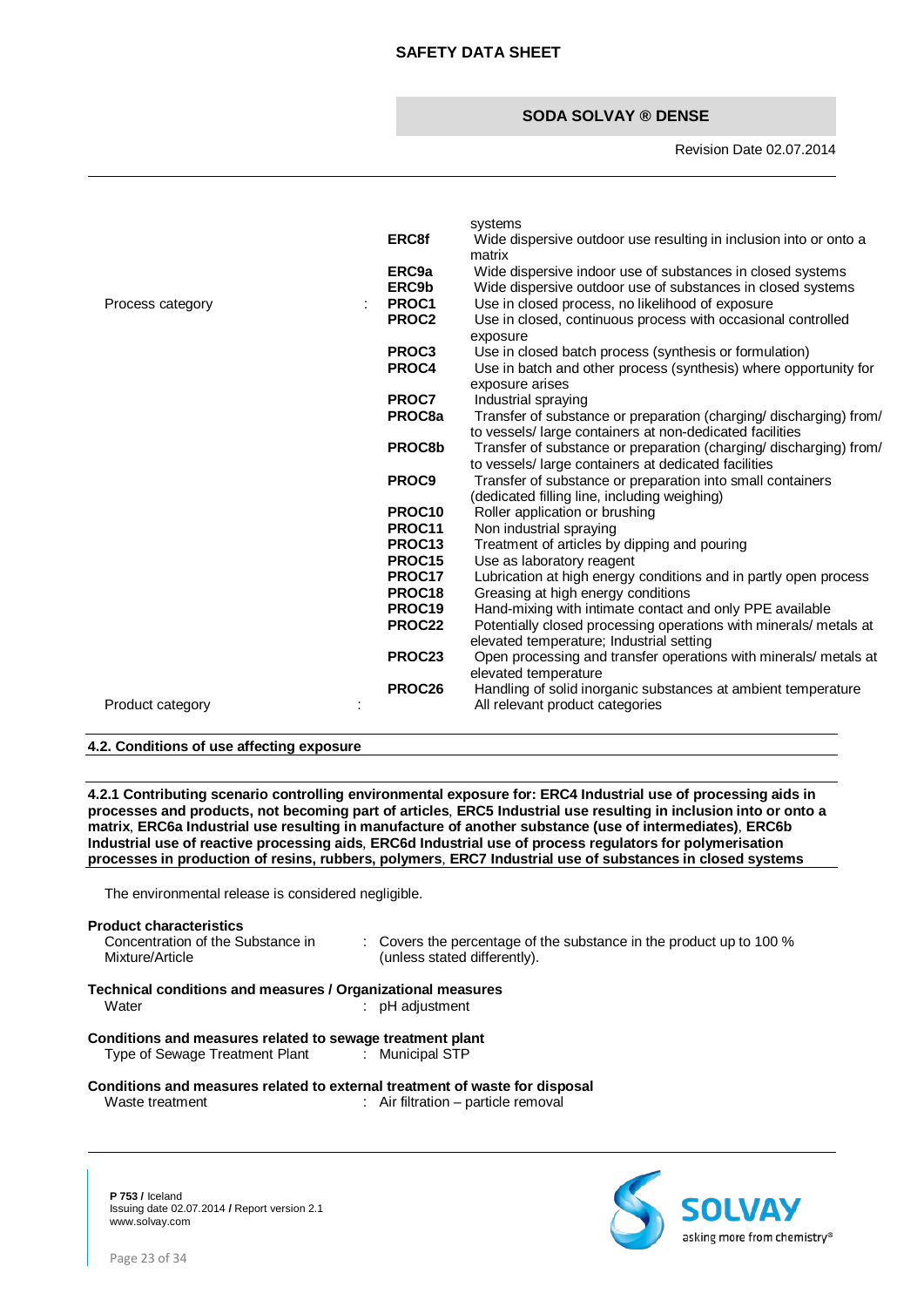Revision Date 02.07.2014

**4.2.2 Contributing scenario controlling environmental exposure for: ERC8a Wide dispersive indoor use of processing aids in open systems**, **ERC8b Wide dispersive indoor use of reactive substances in open systems**, **ERC8c Wide dispersive indoor use resulting in inclusion into or onto a matrix**, **ERC8d Wide dispersive outdoor use of processing aids in open systems**, **ERC8e Wide dispersive outdoor use of reactive substances in open systems**, **ERC8f Wide dispersive outdoor use resulting in inclusion into or onto a matrix**, **ERC9a Wide dispersive indoor use of substances in closed systems**, **ERC9b Wide dispersive outdoor use of substances in closed systems**, **Professional use**

The environmental release is considered negligible.

#### **Product characteristics**

Concentration of the Substance in Mixture/Article : Covers the percentage of the substance in the product up to 100 % (unless stated differently).

#### **Technical conditions and measures / Organizational measures**  $:$  pH adjustment

**Conditions and measures related to sewage treatment plant**

Type of Sewage Treatment Plant : Municipal STP

#### **Conditions and measures related to external treatment of waste for disposal Waste treatment**  $\cdot$  Air filtration – particle removal  $:$  Air filtration – particle removal

**4.2.3 Contributing scenario controlling worker exposure for: PROC3 Use in closed batch process (synthesis or formulation)** , **PROC7 Industrial spraying** , **PROC9 Transfer of substance or preparation into small containers (dedicated filling line, including weighing)** , **PROC17 Lubrication at high energy conditions and in partly open process** , **PROC18 Greasing at high energy conditions** , **Professional use**

#### **Product characteristics**

| Concentration of the Substance in                 | Covers the percentage of the substance in the product up to 100 % |
|---------------------------------------------------|-------------------------------------------------------------------|
| Mixture/Article                                   | (unless stated differently).                                      |
| Physical Form (at time of use)                    | : Liquid mixture                                                  |
| Frequency and duration of use<br>Frequency of use | $:$ > 4 hours/day                                                 |

#### **Other operational conditions affecting workers exposure**<br>
Outdoor / Indoor<br>
Lindoor<br>
Lindoor Outdoor / Indoor

#### **Technical conditions and measures**

Use only in area provided with appropriate exhaust ventilation.

#### **Organisational measures to prevent /limit releases, dispersion and exposure**

Assumes a good basic standard of occupational hygiene is implemented.

#### **Conditions and measures related to personal protection, hygiene and health evaluation**

Safety goggles, Protective gloves, Wear suitable working clothes., In case of dust clouds, effective dust mask. Smoking, eating and drinking should be prohibited in the application area., Wash hands before breaks and at the end of workday.

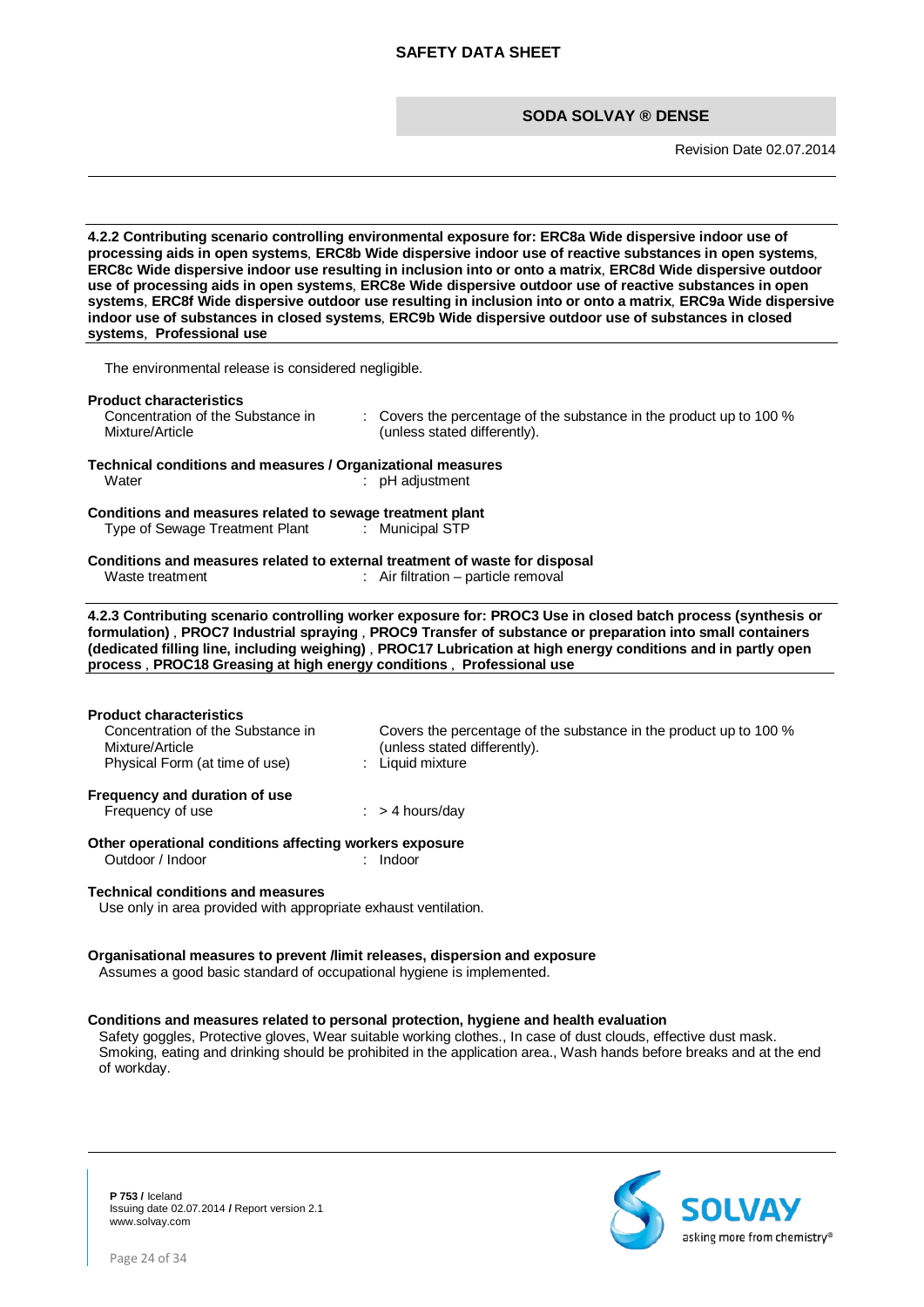Revision Date 02.07.2014

|                                                                                                                                                      | 4.2.4 Contributing scenario controlling worker exposure for: PROC1 Use in closed process, no likelihood of<br>exposure, PROC2 Use in closed, continuous process with occasional controlled exposure, Professional use                                                                                                           |
|------------------------------------------------------------------------------------------------------------------------------------------------------|---------------------------------------------------------------------------------------------------------------------------------------------------------------------------------------------------------------------------------------------------------------------------------------------------------------------------------|
|                                                                                                                                                      |                                                                                                                                                                                                                                                                                                                                 |
| <b>Product characteristics</b><br>Concentration of the Substance in<br>Mixture/Article<br>Physical Form (at time of use)                             | Covers the percentage of the substance in the product up to 100 %<br>(unless stated differently).<br>: Liquid mixture                                                                                                                                                                                                           |
| Frequency and duration of use<br>Frequency of use                                                                                                    | $:$ < 15 minutes/day                                                                                                                                                                                                                                                                                                            |
| Other operational conditions affecting workers exposure<br>Outdoor / Indoor                                                                          | : Indoor                                                                                                                                                                                                                                                                                                                        |
| <b>Technical conditions and measures</b><br>Use only in area provided with appropriate exhaust ventilation.                                          |                                                                                                                                                                                                                                                                                                                                 |
| Organisational measures to prevent /limit releases, dispersion and exposure<br>Assumes a good basic standard of occupational hygiene is implemented. |                                                                                                                                                                                                                                                                                                                                 |
| of workday.                                                                                                                                          | Conditions and measures related to personal protection, hygiene and health evaluation<br>Safety goggles, Protective gloves, Wear suitable working clothes., In case of dust clouds, effective dust mask.<br>Smoking, eating and drinking should be prohibited in the application area., Wash hands before breaks and at the end |
| spraying, Professional use                                                                                                                           | 4.2.5 Contributing scenario controlling worker exposure for: PROC4 Use in batch and other process (synthesis)<br>where opportunity for exposure arises, PROC10 Roller application or brushing, PROC11 Non industrial                                                                                                            |
|                                                                                                                                                      |                                                                                                                                                                                                                                                                                                                                 |
| <b>Product characteristics</b><br>Concentration of the Substance in<br>Mixture/Article<br>Physical Form (at time of use)                             | Covers the percentage of the substance in the product up to 100 %<br>(unless stated differently).<br>: Liquid mixture                                                                                                                                                                                                           |
| Frequency and duration of use<br>Frequency of use                                                                                                    | $:$ > 4 hours/day                                                                                                                                                                                                                                                                                                               |
| Other operational conditions affecting workers exposure<br>Outdoor / Indoor                                                                          | Indoor                                                                                                                                                                                                                                                                                                                          |
| <b>Technical conditions and measures</b><br>Use only in area provided with appropriate exhaust ventilation.                                          |                                                                                                                                                                                                                                                                                                                                 |
| Organisational measures to prevent /limit releases, dispersion and exposure<br>Assumes a good basic standard of occupational hygiene is implemented. |                                                                                                                                                                                                                                                                                                                                 |

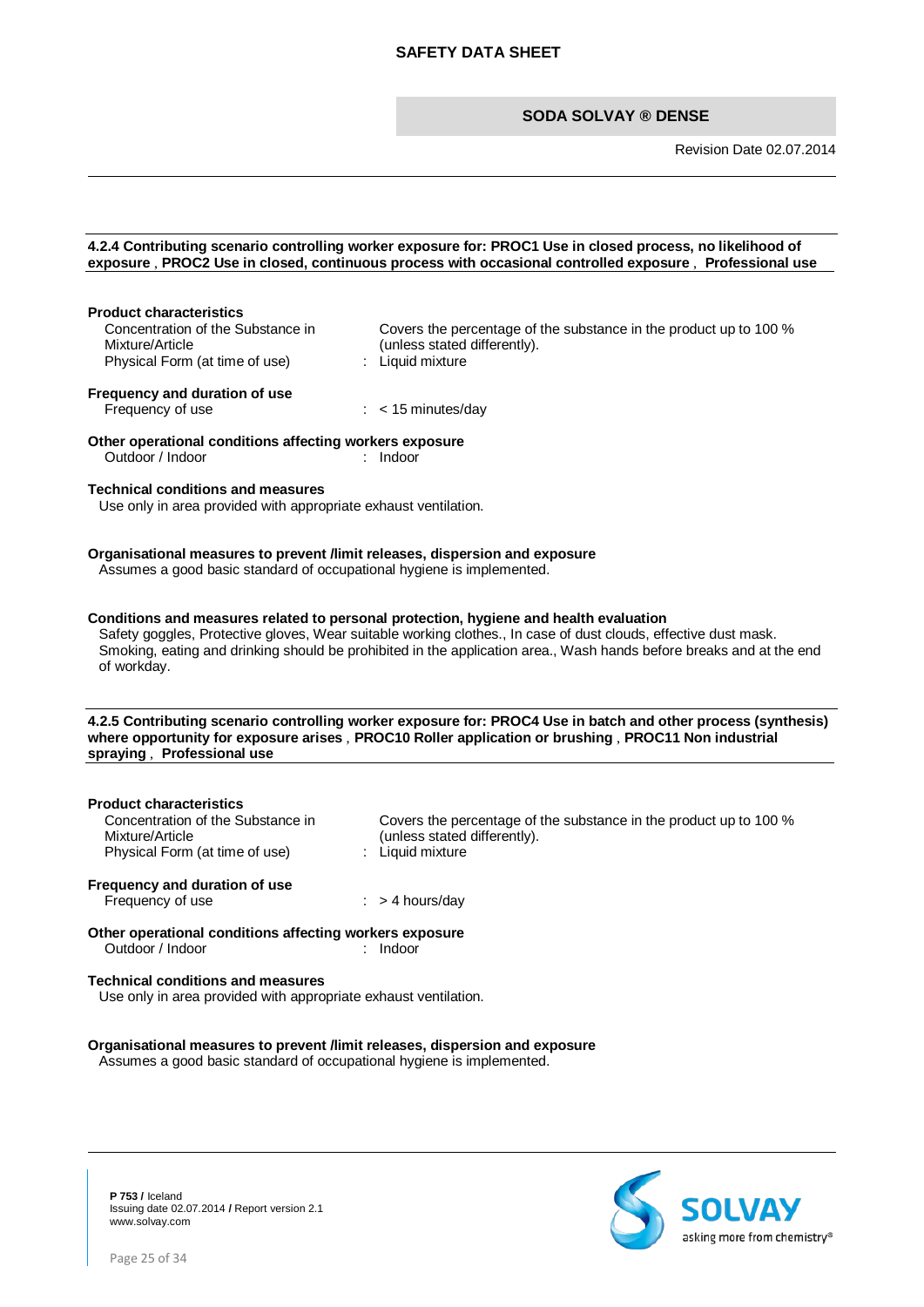Revision Date 02.07.2014

# **Conditions and measures related to personal protection, hygiene and health evaluation** Safety goggles, Protective gloves, Wear suitable working clothes., In case of dust clouds, effective dust mask. Smoking, eating and drinking should be prohibited in the application area., Wash hands before breaks and at the end of workday. **4.2.6 Contributing scenario controlling worker exposure for: PROC8a Transfer of substance or preparation (charging/ discharging) from/ to vessels/ large containers at non-dedicated facilities** , **PROC8b Transfer of substance or preparation (charging/ discharging) from/ to vessels/ large containers at dedicated facilities** , **PROC13 Treatment of articles by dipping and pouring** , **PROC15 Use as laboratory reagent** , **PROC19 Handmixing with intimate contact and only PPE available** , **Professional use Product characteristics** Concentration of the Substance in Mixture/Article Covers the percentage of the substance in the product up to 100 % (unless stated differently).<br>: Liquid mixture Physical Form (at time of use) **Frequency and duration of use** Frequency of use : < 1 hours/day **Other operational conditions affecting workers exposure** Outdoor / Indoor : Indoor : Indoor **Organisational measures to prevent /limit releases, dispersion and exposure** Assumes a good basic standard of occupational hygiene is implemented. **Conditions and measures related to personal protection, hygiene and health evaluation** Safety goggles, Protective gloves, Wear suitable working clothes., In case of dust clouds, effective dust mask. Smoking, eating and drinking should be prohibited in the application area., Wash hands before breaks and at the end of workday. **4.2.7 Contributing scenario controlling worker exposure for: PROC1 Use in closed process, no likelihood of exposure** , **PROC2 Use in closed, continuous process with occasional controlled exposure** , **PROC3 Use in closed batch process (synthesis or formulation)** , **PROC4 Use in batch and other process (synthesis) where opportunity for exposure arises** , **PROC8a Transfer of substance or preparation (charging/ discharging) from/ to vessels/ large containers at non-dedicated facilities** , **PROC8b Transfer of substance or preparation (charging/ discharging) from/ to vessels/ large containers at dedicated facilities** , **PROC10 Roller application or brushing** , **PROC11 Non industrial spraying** , **PROC13 Treatment of articles by dipping and pouring** , **PROC15 Use as laboratory reagent** , **PROC19 Hand-mixing with intimate contact and only PPE available** , **Industrial use Product characteristics** Concentration of the Substance in Mixture/Article Covers the percentage of the substance in the product up to 100 % (unless stated differently).<br>: Solid, medium dustiness Physical Form (at time of use) **Frequency and duration of use**

# **Other operational conditions affecting workers exposure**<br>
Outdoor / Indoor<br>
indoor<br>
1990

Frequency of use  $:$  > 4 hours/day

Outdoor / Indoor

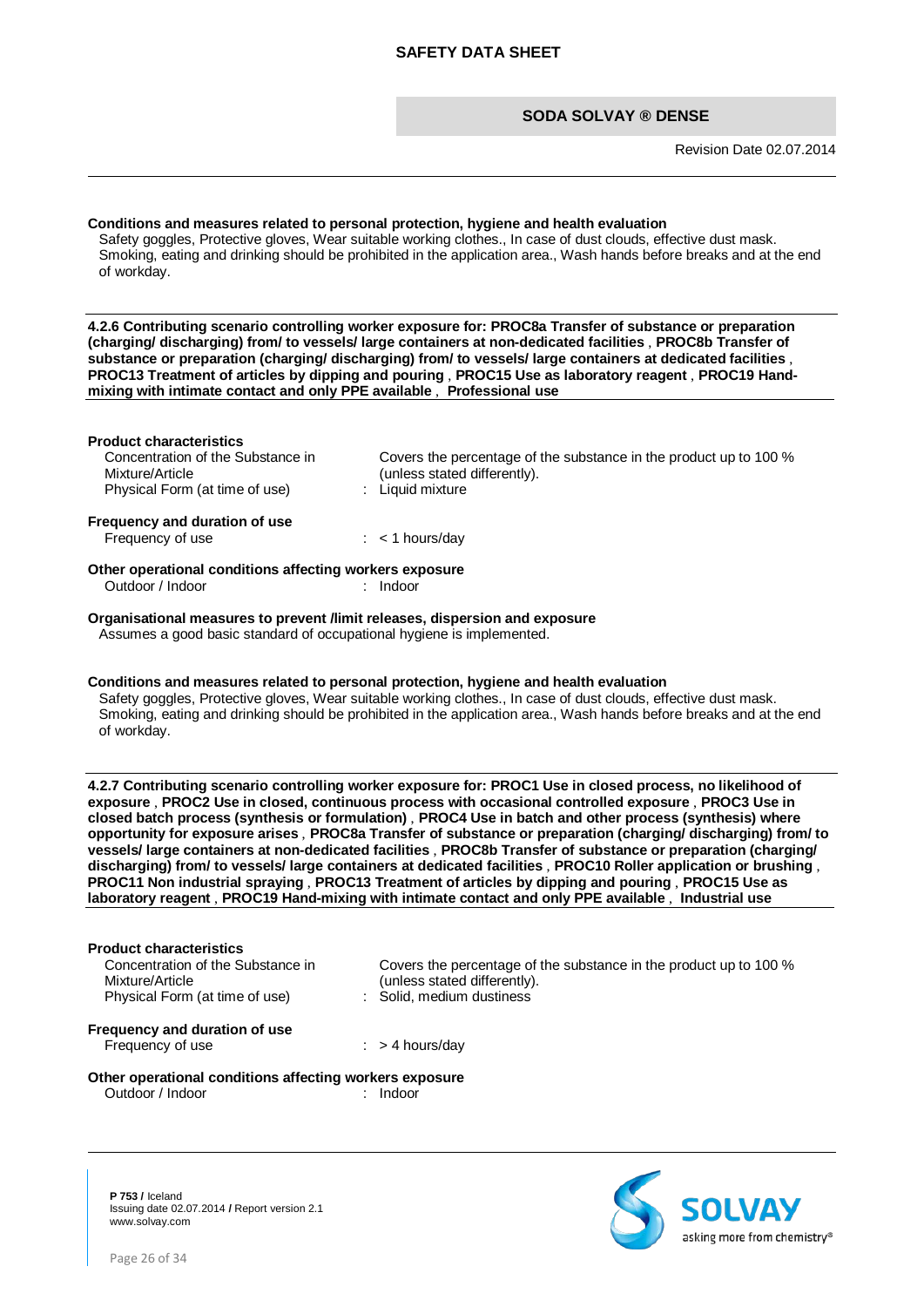Revision Date 02.07.2014

#### **Technical conditions and measures**

Use only in area provided with appropriate exhaust ventilation.

#### **Organisational measures to prevent /limit releases, dispersion and exposure**

Assumes a good basic standard of occupational hygiene is implemented.

#### **Conditions and measures related to personal protection, hygiene and health evaluation**

Safety goggles, Protective gloves, Wear suitable working clothes., In case of dust clouds, effective dust mask. Smoking, eating and drinking should be prohibited in the application area., Wash hands before breaks and at the end of workday.

**4.2.8 Contributing scenario controlling worker exposure for: PROC3 Use in closed batch process (synthesis or formulation)** , **PROC7 Industrial spraying** , **PROC9 Transfer of substance or preparation into small containers (dedicated filling line, including weighing)** , **PROC17 Lubrication at high energy conditions and in partly open process** , **PROC18 Greasing at high energy conditions** , **Industrial use**

#### **Product characteristics**

| Concentration of the Substance in | Covers the percentage of the substance in the product up to 100 % |
|-----------------------------------|-------------------------------------------------------------------|
| Mixture/Article                   | (unless stated differently).                                      |
| Physical Form (at time of use)    | : Liquid mixture                                                  |
|                                   |                                                                   |

**Frequency and duration of use**

Frequency of use  $:$  > 4 hours/day

#### **Other operational conditions affecting workers exposure** Outdoor / Indoor : Indoor

**Organisational measures to prevent /limit releases, dispersion and exposure**

Assumes a good basic standard of occupational hygiene is implemented.

#### **Conditions and measures related to personal protection, hygiene and health evaluation**

Safety goggles, Protective gloves, Wear suitable working clothes., In case of dust clouds, effective dust mask. Smoking, eating and drinking should be prohibited in the application area., Wash hands before breaks and at the end of workday.

#### **4.2.9 Contributing scenario controlling worker exposure for: Industrial use** , **PROC22 Potentially closed processing operations with minerals/ metals at elevated temperature; Industrial setting** , **PROC23 Open processing and transfer operations with minerals/ metals at elevated temperature**

#### **Product characteristics**

Concentration of the Substance in Mixture/Article Physical Form (at time of use)

Covers the percentage of the substance in the product up to 100 % (unless stated differently).<br>: Solid, high dustiness

#### **Frequency and duration of use** Frequency of use  $\cdot$  > 4 hours/day

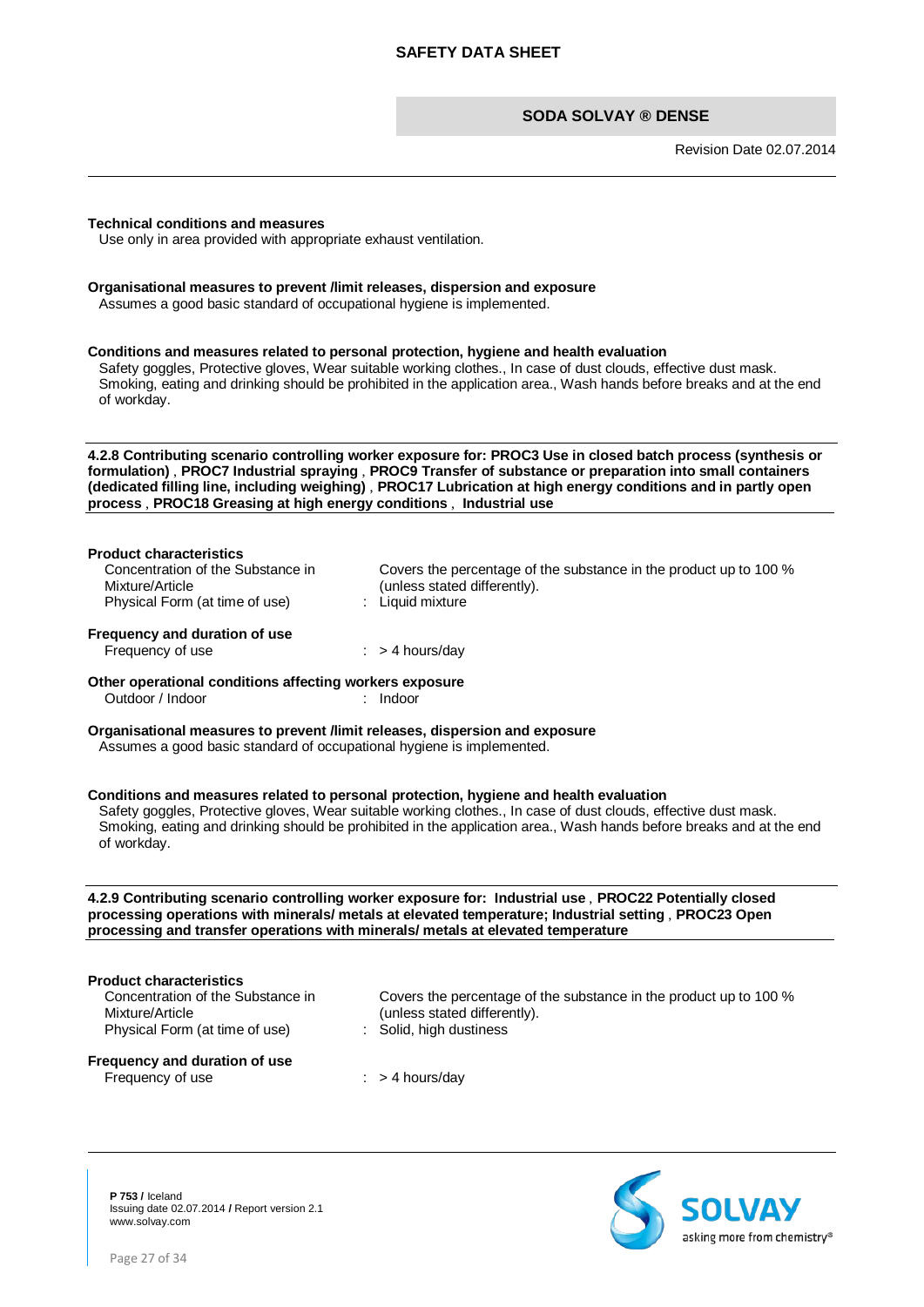Revision Date 02.07.2014

# **Other operational conditions affecting workers exposure**<br>
Outdoor / Indoor : Indoor

Outdoor / Indoor

# **Organisational measures to prevent /limit releases, dispersion and exposure**

Assumes a good basic standard of occupational hygiene is implemented.

#### **Conditions and measures related to personal protection, hygiene and health evaluation**

Safety goggles, Protective gloves, Wear suitable working clothes., In case of dust clouds, effective dust mask. Smoking, eating and drinking should be prohibited in the application area., Wash hands before breaks and at the end of workday.

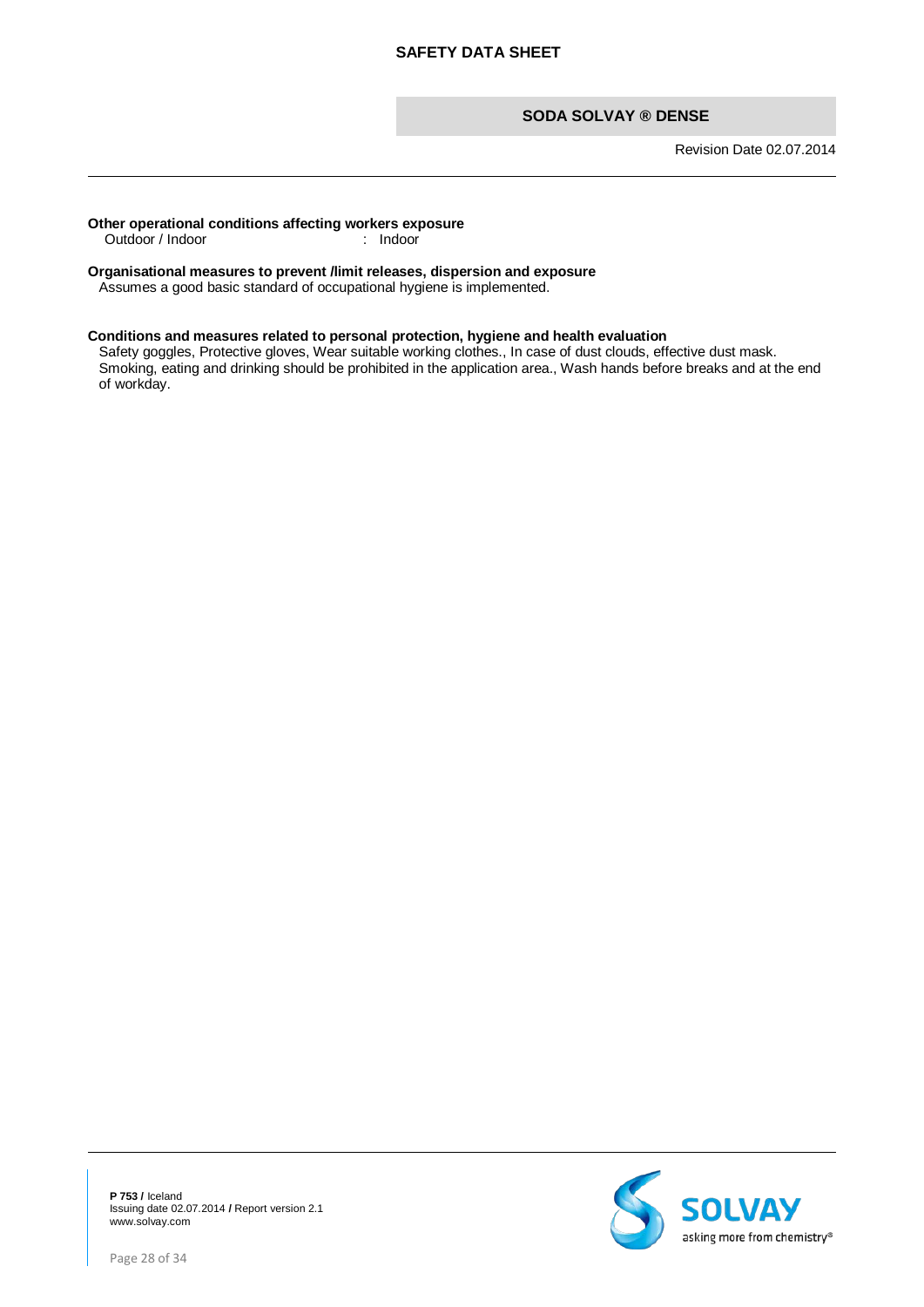# **4.3. Exposure estimation and reference to its source**

# **Environment**

| Release factor                                                  | Value type | Compartment | Environmental<br>exposure | <b>RCR</b>                                                                         |
|-----------------------------------------------------------------|------------|-------------|---------------------------|------------------------------------------------------------------------------------|
| ERC4, ERC5,<br>ERC6a, ERC6b,<br>ERC6d, SU7                      |            | Αll         |                           | No exposure assessment for the<br>environment as the product is of<br>low concern. |
| ERC8a, ERC8b,<br>ERC8c, ERC8d,<br>ERC8e, ERC8f,<br>ERC9a, ERC9b |            | All         |                           | No exposure assessment for the<br>environment as the product is of<br>low concern. |

# **Human Health**

| Contributing<br>Scenario    | Specific conditions                     | Value type                                   | Level of Exposure                    | <b>RCR</b> |
|-----------------------------|-----------------------------------------|----------------------------------------------|--------------------------------------|------------|
| PROC3, PROC9                | Industrial use, liquid                  | Worker - inhalative, long-term -<br>systemic | $0.044$ mg/m <sup>3</sup>            | $= 0.5$    |
| PROC7.<br>PROC17,<br>PROC18 | Professional use, not<br>applicable     | Worker - inhalative, long-term -<br>systemic |                                      |            |
| PROC1                       | Professional use, liquid                | Worker - inhalative, long-term -<br>systemic | $0.0044$ mg/m <sup>3</sup>           | $= 0.5$    |
| PROC1                       | Professional use, solid                 | Worker - inhalative, long-term -<br>systemic | $0.001$ mg/m <sup>3</sup>            | $= 0.5$    |
| PROC2                       | Professional use, liquid                | Worker - inhalative, long-term -<br>systemic | $0.044$ mg/m <sup>3</sup>            | $= 0.5$    |
| PROC <sub>2</sub>           | Professional use, solid                 | Worker - inhalative, long-term -<br>systemic | $0.1 \text{ mg/m}^3$                 | $= 0.5$    |
| SU1                         | Professional use, solid,<br>Outdoor use |                                              | $0.142$ mg/m <sup>3</sup>            | $= 0.5$    |
| PROC4                       | Professional use, solid                 | Worker - inhalative, long-term -<br>systemic | $5 \text{ mg/m}^3$                   | $= 0.5$    |
| PROC4                       | Professional use, liquid                | Worker - inhalative, long-term -<br>systemic | $0.004$ mg/m <sup>3</sup>            | $= 0.5$    |
| PROC10,<br>PROC11           | Professional use, Liquid<br>mixture     | Worker - inhalative, long-term -<br>systemic | $0.44$ mg/m <sup>3</sup>             | $= 0.5$    |
| PROC8a                      | Professional use, solid                 | Worker - inhalative, long-term -<br>systemic | 1 mg/m $3$                           | $= 0.5$    |
| PROC <sub>8a</sub>          | Professional use, liquid                | Worker - inhalative, long-term -<br>systemic | $0.088$ mg/m <sup>3</sup>            | $= 0.5$    |
| PROC8b                      | Professional use, liquid                | Worker - inhalative, long-term -<br>systemic | $\overline{0.088}$ mg/m <sup>3</sup> | $= 0.5$    |
| PROC19                      | Professional use, liquid                | Worker - inhalative, long-term -<br>systemic | $0.088$ mg/m <sup>3</sup>            | $= 0.5$    |
| PROC <sub>19</sub>          | Professional use, solid                 | Worker - inhalative, long-term -<br>systemic | 1 mg/ $m3$                           | $= 0.5$    |
| PROC13,<br>PROC15           | Professional use, Liquid<br>mixture     | Worker - inhalative, long-term -<br>systemic | $0.088$ mg/m <sup>3</sup>            | $= 0.5$    |
| PROC1                       | Industrial use                          | Worker - inhalative, long-term -<br>systemic | $\overline{0.01}$ mg/m <sup>3</sup>  | $= 0.5$    |

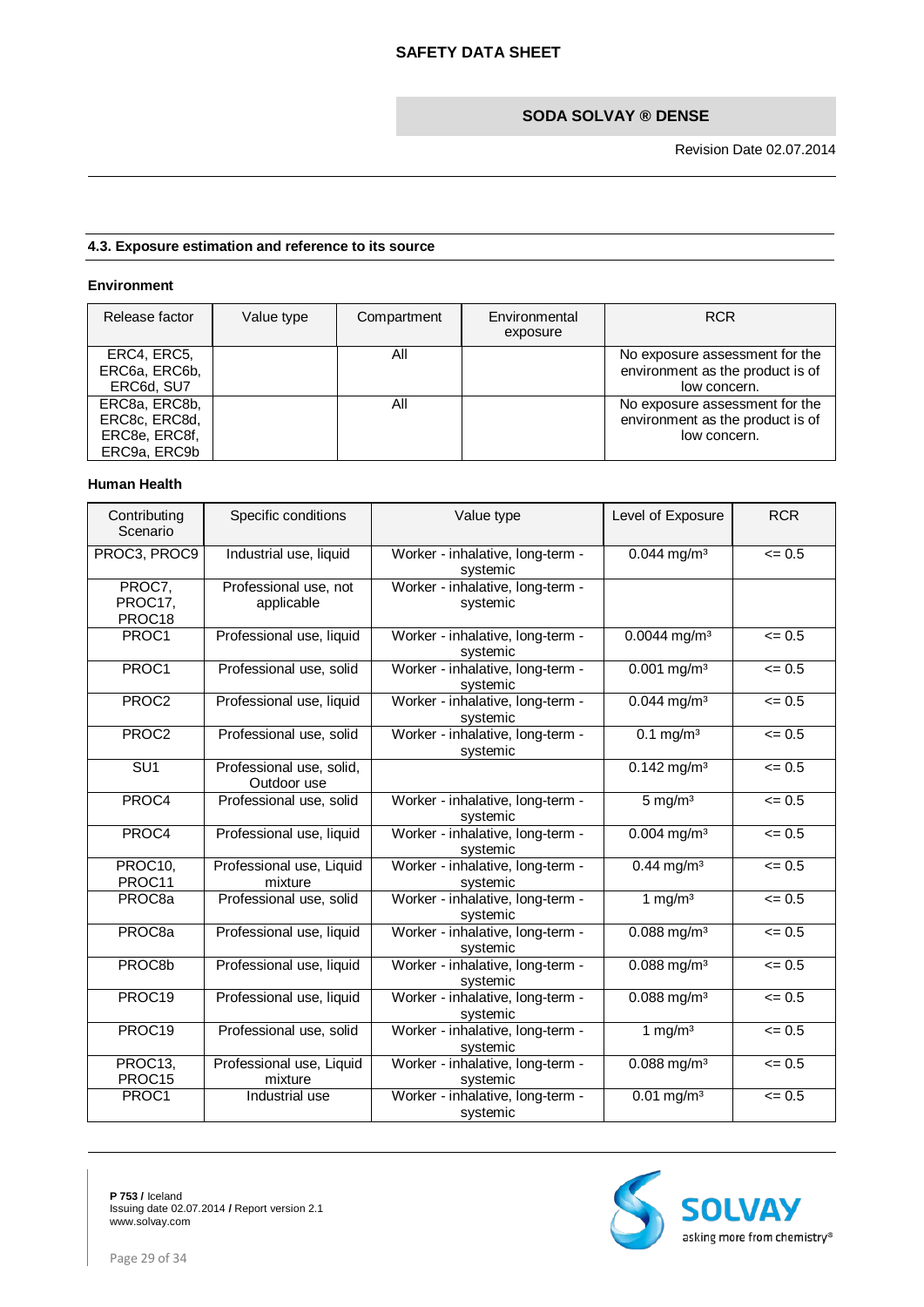Revision Date 02.07.2014

| PROC <sub>2</sub>                                   | Industrial use, solid                    | Worker - inhalative, long-term -<br>systemic | $0.5$ mg/m <sup>3</sup>   | $\leq 0.5$ |
|-----------------------------------------------------|------------------------------------------|----------------------------------------------|---------------------------|------------|
| PROC4.<br>PROC8a,<br>PROC <sub>19</sub>             | Industrial use                           | Worker - inhalative, long-term -<br>systemic | $5 \text{ mg/m}^3$        | $\leq$ 0.5 |
| PROC8b.<br>PROC <sub>15</sub>                       | Industrial use, solid                    | Worker - inhalative, long-term -<br>systemic | $5 \text{ mg/m}^3$        | $\leq 0.5$ |
| PROC <sub>10</sub><br>PROC11,<br>PROC <sub>13</sub> | not applicable                           |                                              |                           |            |
| PROC <sub>3</sub>                                   | Industrial use, solid                    | Worker - inhalative, long-term -<br>systemic | 1 mg/m <sup>3</sup>       | $\leq$ 0.5 |
| PROC7                                               | Industrial use                           | Worker - inhalative, long-term -<br>systemic | $0.022 \,\mathrm{mq/m^3}$ | $\leq 0.5$ |
| PROC <sub>9</sub>                                   | Industrial use, solid                    | Worker - inhalative, long-term -<br>systemic | $5 \text{ mg/m}^3$        | $\leq 0.5$ |
| PROC17,<br>PROC <sub>18</sub>                       | Industrial use, Liquid<br>mixture        | Worker - inhalative, long-term -<br>systemic | $0.022 \,\mathrm{mq/m^3}$ | $\leq 0.5$ |
| PROC22,<br>PROC <sub>23</sub>                       | Industrial use, Solid, high<br>dustiness | Worker - inhalative, long-term -<br>systemic | 1 mg/m <sup>3</sup>       | $\leq 0.5$ |

RCR = Risk characterisation ratio

ERC4, ERC5, ERC6a, ERC6b, ERC6d, SU7 ERC8a, ERC8b, ERC8c, ERC8d, ERC8e, ERC8f, ERC9a, ERC9b<br>PROC3, PROC9 Exposure Assessment Method : ECETOC TRA v2.0 Worker PROC7, PROC17, PROC18<br>PROC1 Exposure Assessment Method : ECETOC TRA v2.0 Worker PROC1 Exposure Assessment Method : ECETOC TRA v2.0 Worker<br>
PROC1 Exposure Assessment Method : ECETOC TRA v2.0 Worker PROC1 Exposure Assessment Method : ECETOC TRA v2.0 Worker PROC2 Exposure Assessment Method : ECETOC TRA v2.0 Worker PROC2 Exposure Assessment Method : ECETOC TRA v2.0 Worker SU1 Exposure Assessment Method : ECPA OWB<br>
PROC4 Exposure Assessment Method : ECETOC TR PROC4 Exposure Assessment Method : ECETOC TRA v2.0 Worker<br>
Exposure Assessment Method : ECETOC TRA v2.0 Worker Exposure Assessment Method : ECETOC TRA v2.0 Worker PROC10, PROC11<br>PROC8a Exposure Assessment Method : ECETOC TRA v2.0 Worker Exposure Assessment Method : ECETOC TRA v2.0 Worker PROC8a Exposure Assessment Method : ECETOC TRA v2.0 Worker PROC8b Exposure Assessment Method : ECETOC TRA v2.0 Worker<br>
PROC19 Exposure Assessment Method : ECETOC TRA v2.0 Worker PROC19 Exposure Assessment Method : ECETOC TRA v2.0 Worker<br>
PROC19 Exposure Assessment Method : ECETOC TRA v2.0 Worker Exposure Assessment Method : ECETOC TRA v2.0 Worker PROC13, PROC15<br>PROC1 Exposure Assessment Method : ECETOC TRA v2.0 Worker PROC1 Exposure Assessment Method : ECETOC TRA v2.0 Worker<br>
PROC2 Exposure Assessment Method : ECETOC TRA v2.0 Worker Exposure Assessment Method : ECETOC TRA v2.0 Worker PROC4, PROC8a, PROC19<br>PROC8b, Exposure Assessment Method : ECETOC TRA v2.0 Worker Exposure Assessment Method : ECETOC TRA v2.0 Worker

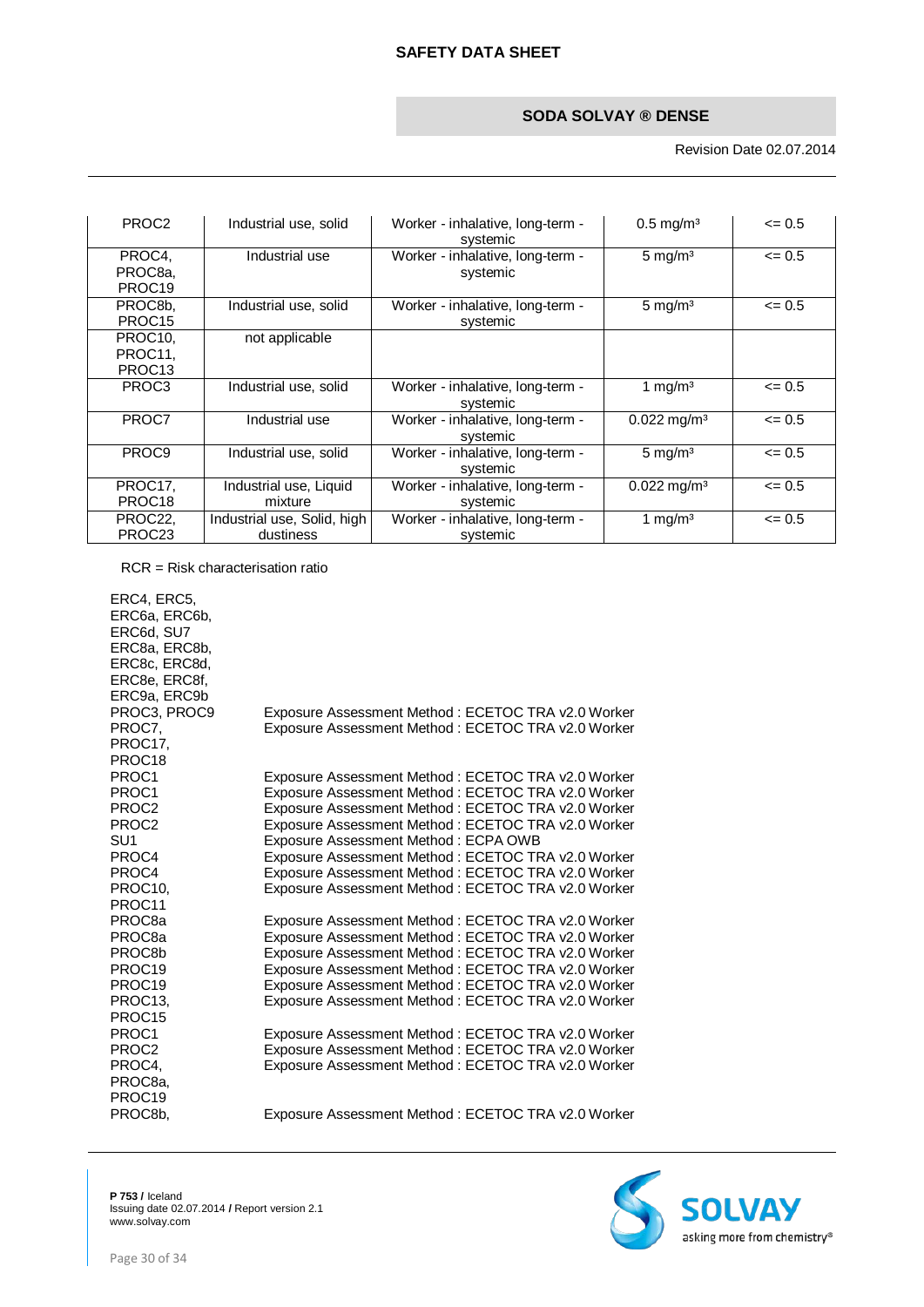Revision Date 02.07.2014

| PROC <sub>15</sub><br>PROC <sub>10</sub> |                                                    |
|------------------------------------------|----------------------------------------------------|
| PROC11,                                  |                                                    |
| PROC <sub>13</sub>                       |                                                    |
| PROC <sub>3</sub>                        | Exposure Assessment Method: ECETOC TRA v2.0 Worker |
| PROC7                                    | Exposure Assessment Method: ECETOC TRA v2.0 Worker |
| PROC <sub>9</sub>                        | Exposure Assessment Method: ECETOC TRA v2.0 Worker |
| PROC17,                                  | Exposure Assessment Method: ECETOC TRA v2.0 Worker |
| PROC <sub>18</sub>                       |                                                    |
| PROC22.                                  | Exposure Assessment Method: ECETOC TRA v2.0 Worker |
| PROC <sub>23</sub>                       |                                                    |

#### **4.4. Guidance to Downstream User to evaluate whether he works inside the boundaries set by the Exposure Scenario**

#### **4.4.1 Environment**

If a DU has OC/RMMs outside specifications in the ES, then the DU can evaluate whether he works inside the boundaries set by the ES through scaling in EUSES.

The main driving parameters are :

- local amount used (tonnage)

- release factor prior to on-site treatment
- on-site wastewater treatment presence and efficiency

- dilution factor

Required removal efficiency for wastewater can be achieved using onsite/offsite technologies, either alone or in combination.

Where other Risk Management Measures/Operational Conditions are adopted, then users should ensure that risks are managed to at least equivalent levels.

#### **4.4.2 Health**

Predicted exposures are not expected to exceed the DN(M)EL when the Risk Management Measures/Operational Conditions outlined in Section 2 are implemented.

Where other Risk Management Measures/Operational Conditions are adopted, then users should ensure that risks are managed to at least equivalent levels.

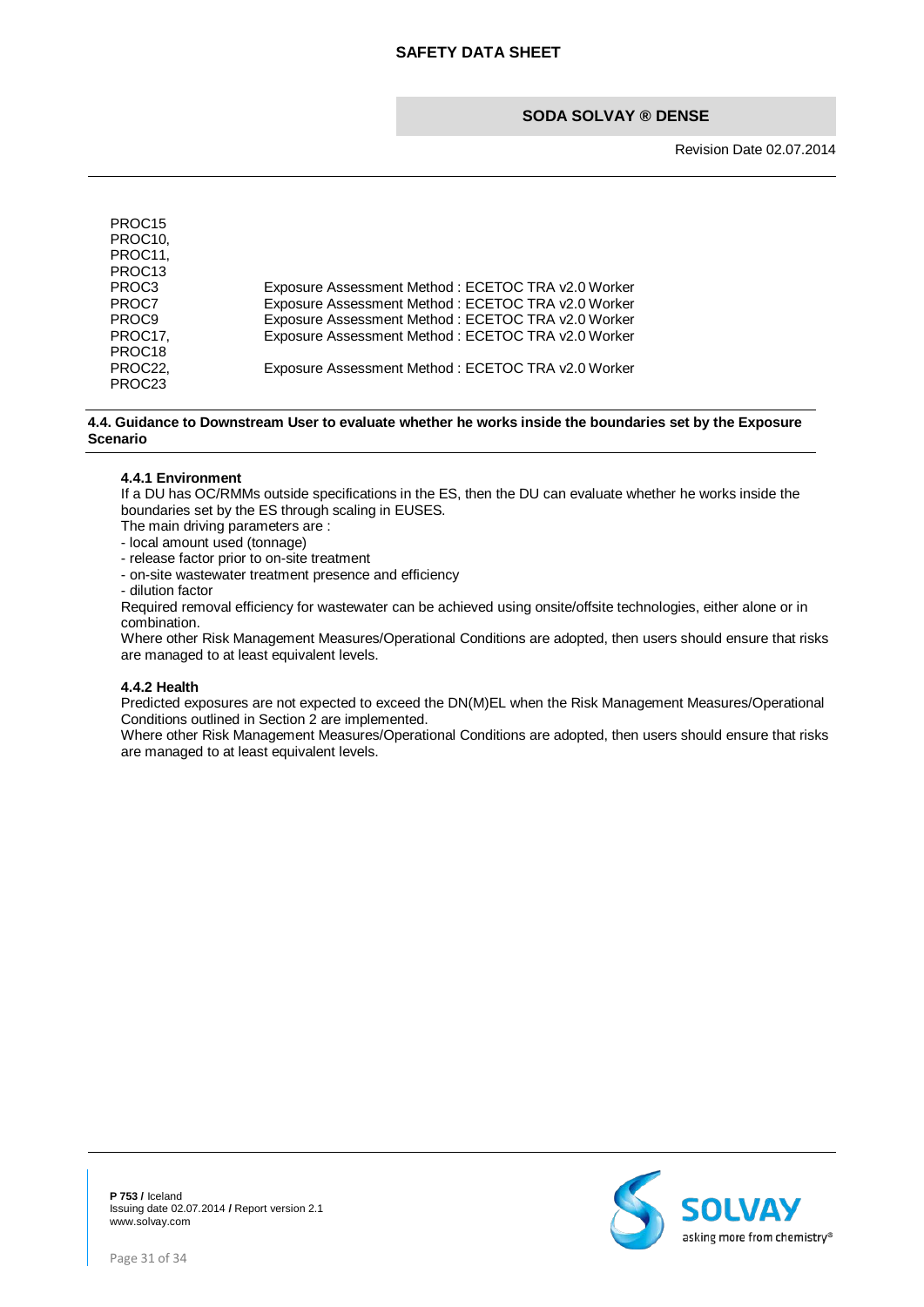### <span id="page-31-0"></span>**5**. **ES5 : Consumer use**

| 5.1. Scenario description      |                            |                                                                                                                                                              |
|--------------------------------|----------------------------|--------------------------------------------------------------------------------------------------------------------------------------------------------------|
| Main User Groups               | <b>SU 21</b><br>÷          | Consumer uses: Private households $(=$ general public $=$<br>consumers)                                                                                      |
| Sectors of end-use             | <b>SU 21</b><br>÷          | Consumer uses: Private households (= general public =<br>consumers)                                                                                          |
| Environmental release category | ERC <sub>8a</sub><br>ERC8b | Wide dispersive indoor use of processing aids in open systems<br>Wide dispersive indoor use of reactive substances in open<br>systems                        |
|                                | ERC8c                      | Wide dispersive indoor use resulting in inclusion into or onto a<br>matrix                                                                                   |
|                                | ERC8d<br>ERC8e             | Wide dispersive outdoor use of processing aids in open systems<br>Wide dispersive outdoor use of reactive substances in open<br>systems                      |
|                                | <b>ERC8f</b>               | Wide dispersive outdoor use resulting in inclusion into or onto a<br>matrix                                                                                  |
| Product category               | ERC <sub>9a</sub><br>ERC9b | Wide dispersive indoor use of substances in closed systems<br>Wide dispersive outdoor use of substances in closed systems<br>All relevant product categories |
|                                |                            |                                                                                                                                                              |

#### **5.2. Conditions of use affecting exposure**

**5.2.1 Contributing scenario controlling environmental exposure for: ERC8a Wide dispersive indoor use of processing aids in open systems**, **ERC8b Wide dispersive indoor use of reactive substances in open systems**, **ERC8c Wide dispersive indoor use resulting in inclusion into or onto a matrix**, **ERC8d Wide dispersive outdoor use of processing aids in open systems**, **ERC8e Wide dispersive outdoor use of reactive substances in open systems**, **ERC8f Wide dispersive outdoor use resulting in inclusion into or onto a matrix**, **ERC9a Wide dispersive indoor use of substances in closed systems**, **ERC9b Wide dispersive outdoor use of substances in closed systems**

The environmental release is considered negligible.

| <b>Product characteristics</b><br>Concentration of the Substance in<br>Mixture/Article | $\therefore$ Covers the percentage of the substance in the product up to 100 %<br>(unless stated differently). |
|----------------------------------------------------------------------------------------|----------------------------------------------------------------------------------------------------------------|
| Conditions and measures related to sewage treatment plant                              |                                                                                                                |
| Type of Sewage Treatment Plant                                                         | : Municipal STP                                                                                                |
| categories                                                                             | 5.2.2 Contributing scenario controlling consumer exposure for: PC0 Other (use UCN codes) All relevant product  |
| <b>Product characteristics</b><br>Concentration of the Substance in<br>Mixture/Article | Covers the percentage of the substance in the product up to 100 %<br>(unless stated differently).              |
|                                                                                        |                                                                                                                |

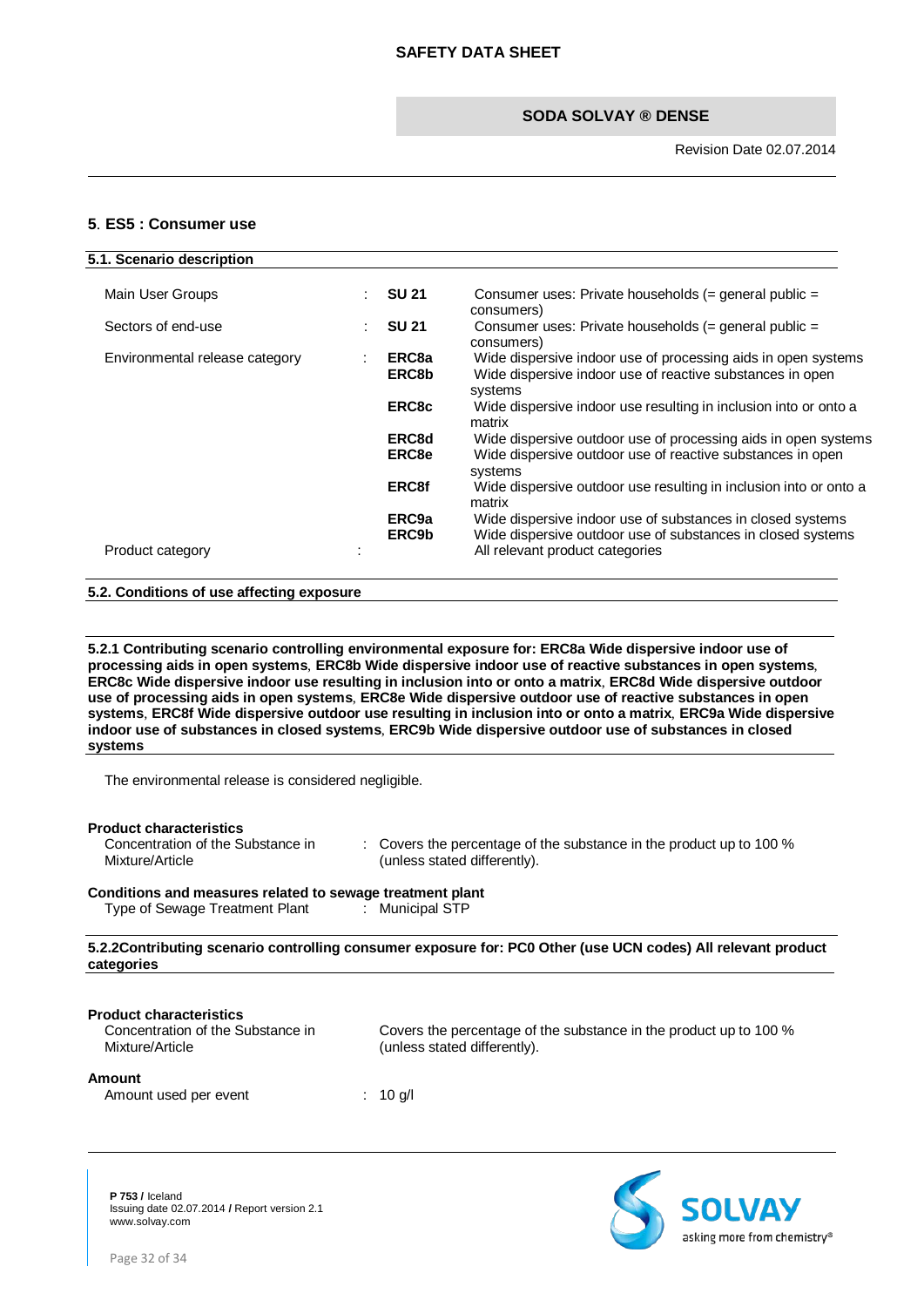Revision Date 02.07.2014

# **Frequency and duration of use**

Frequency of use : 5 min Frequency of use : 1 days/week

# **Conditions and measures related to protection of consumer (e.g. behavioural advice, personal protection and hygiene)**

: Keep out of the reach of children., Avoid contact with eyes., In case of contact with eyes, rinse immediately with plenty of water and seek medical advice.

## **5.3. Exposure estimation and reference to its source**

#### **Environment**

| Release factor                                                  | Value type | Compartment | Environmental<br>exposure | <b>RCR</b>                                                                         |
|-----------------------------------------------------------------|------------|-------------|---------------------------|------------------------------------------------------------------------------------|
| ERC8a, ERC8b,<br>ERC8c, ERC8d,<br>ERC8e, ERC8f,<br>ERC9a, ERC9b |            | ΑIΙ         |                           | No exposure assessment for the<br>environment as the product is of<br>low concern. |

#### **Human Health**

| Contributing<br>Scenario | Specific conditions      | Value type                     | Level of Exposure  | <b>RCR</b> |
|--------------------------|--------------------------|--------------------------------|--------------------|------------|
|                          | A quantitative risk      |                                |                    |            |
|                          | assessment is not        |                                |                    |            |
|                          | required by inhalation   |                                |                    |            |
|                          | since the exposure is    |                                |                    |            |
|                          | considered as negligible |                                |                    |            |
| PC35, AISE-SP-           | powder                   | Consumer - dermal, long-term - | $0.036$ mg/kg/day  |            |
| C0001                    |                          | systemic                       |                    |            |
| PC35, AISE-SP-           | liquid                   | Consumer - dermal, long-term - | $0.053$ mg/kg/day  |            |
| C0001                    |                          | systemic                       |                    |            |
| PC35, AISE-SP-           | powder                   | Consumer - dermal, long-term - | $0.037$ mg/kg/day  |            |
| C0002                    |                          | systemic                       |                    |            |
| PC35, AISE-SP-           | liquid, gel              | Consumer - dermal, long-term - | $0.053$ mg/kg/day  |            |
| C0002                    |                          | systemic                       |                    |            |
| PC35, AISE-SP-           | liquid                   | Consumer - dermal, long-term - | $0.052$ mg/kg/day  |            |
| C0004                    |                          | systemic                       |                    |            |
| PC35, AISE-SP-           |                          | Consumer - dermal, long-term - | $0.0007$ mg/kg/day |            |
| C0005                    |                          | systemic                       |                    |            |
| PC35, AISE-SP-           | gel                      | Consumer - dermal, long-term - | 0.1 mg/kg/day      |            |
| C0007                    |                          | systemic                       |                    |            |

RCR = Risk characterisation ratio

ERC8a, ERC8b, ERC8c, ERC8d, ERC8e, ERC8f, ERC9a, ERC9b

PC35, AISE-SP- Exposure Assessment Method : AISE Reach Exposure Assessment Consumer Tool